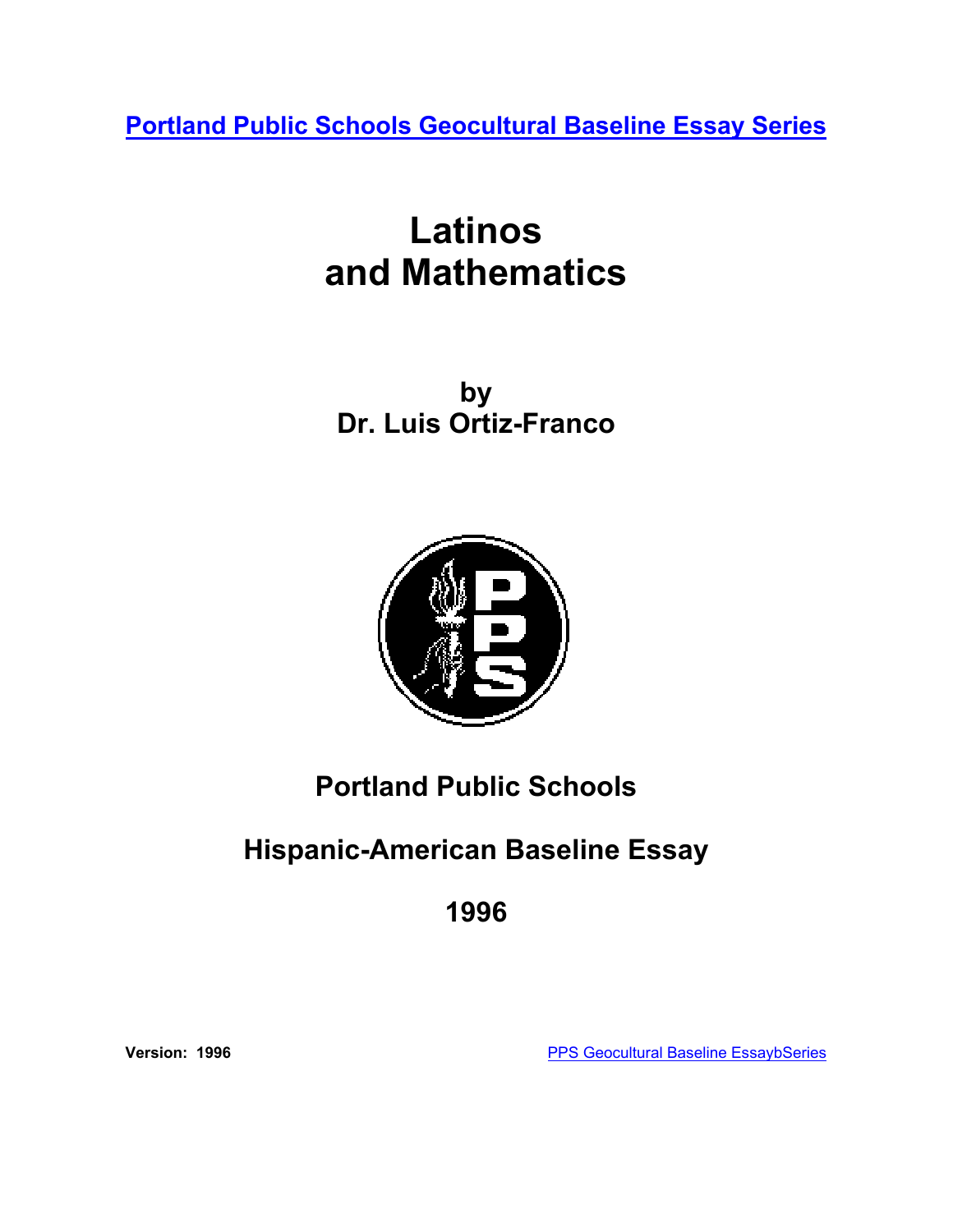# **TABLE OF CONTENTS**

| Origins of the Olmec Vigesimal Number System11 |  |
|------------------------------------------------|--|
|                                                |  |
|                                                |  |
|                                                |  |
|                                                |  |
|                                                |  |
|                                                |  |
|                                                |  |
|                                                |  |
|                                                |  |
|                                                |  |
|                                                |  |
|                                                |  |
|                                                |  |
|                                                |  |
|                                                |  |
|                                                |  |
|                                                |  |
|                                                |  |
|                                                |  |
|                                                |  |
|                                                |  |
|                                                |  |
|                                                |  |
|                                                |  |
|                                                |  |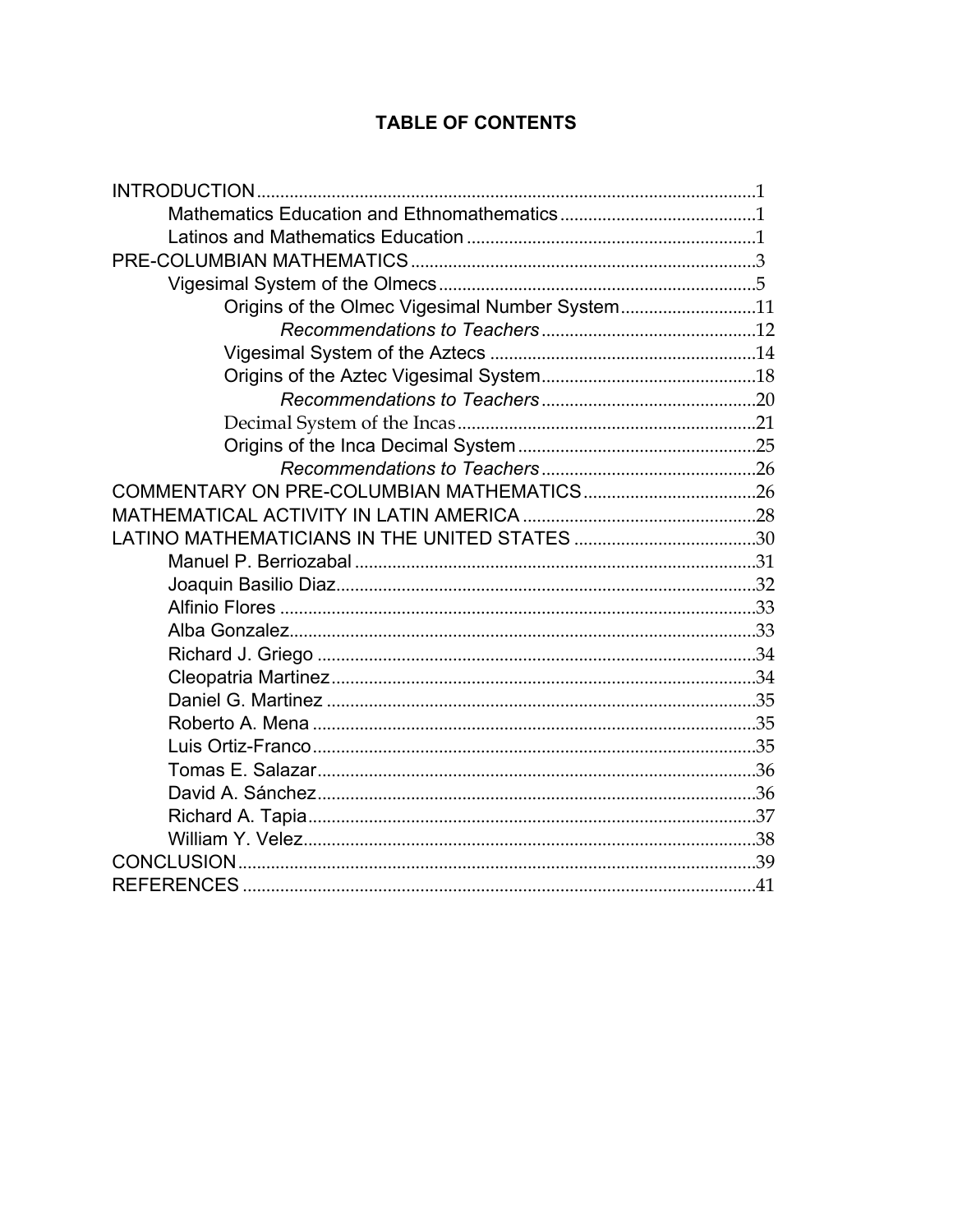# **INTRODUCTION**

<span id="page-2-0"></span>The subject of Latinos and mathematics is an exciting and intriguing one because questions of mathematics and culture are intimately intertwined. A historical perspective on this matter reveals that sophisticated mathematical activity has been going on in the Latino culture for thousands of years.

# **Mathematics Education and Ethnomathematics**

Mathematics education dates its beginnings to the time when human beings began to quantify the objects and phenomena in their lives. Although the process of counting was the same for different groups of people around the world, the symbols by which they represented specific quantities varied according to their own particular cultural conventions. Thus, the Babylonians, Romans, Hindus, Egyptians and other African cultural groups, Chinese, Mayas, Aztecs, Incas, and others wrote numbers differently.

Those cultures that achieved a level of mathematical sophistication allowing them to manipulate their number symbols (to add, subtract, multiply, divide, and perform other algorithms) performed those manipulations in different ways. Today, even within a single society, various groups of people (e.g. accountants, physicists, engineers, mathematicians, chemists) view and manipulate mathematical quantities differently. The study of the way that specific cultural "ethno" groups go about the tasks of classifying, ordering, counting, measuring, and otherwise mathematizing their environment is called *ethnomathematics* (D'Ambrosio 1985 a, p. 2; 1985 b, p. 44).

# **Latinos and Mathematics Education**

The population group in the United States referred to as Hispanics include mostly people who can trace their origins to Latin America. The largest group is of Mexican, the next largest of Puerto Rican, and the third largest of Cuban descent. The rest of our Hispanic population is of Central and South American origin. Although people of Latin America are aware that their language (Spanish), their names, and their dominant religion (Catholicism) are cultural traits transplanted from Spain to the New World, they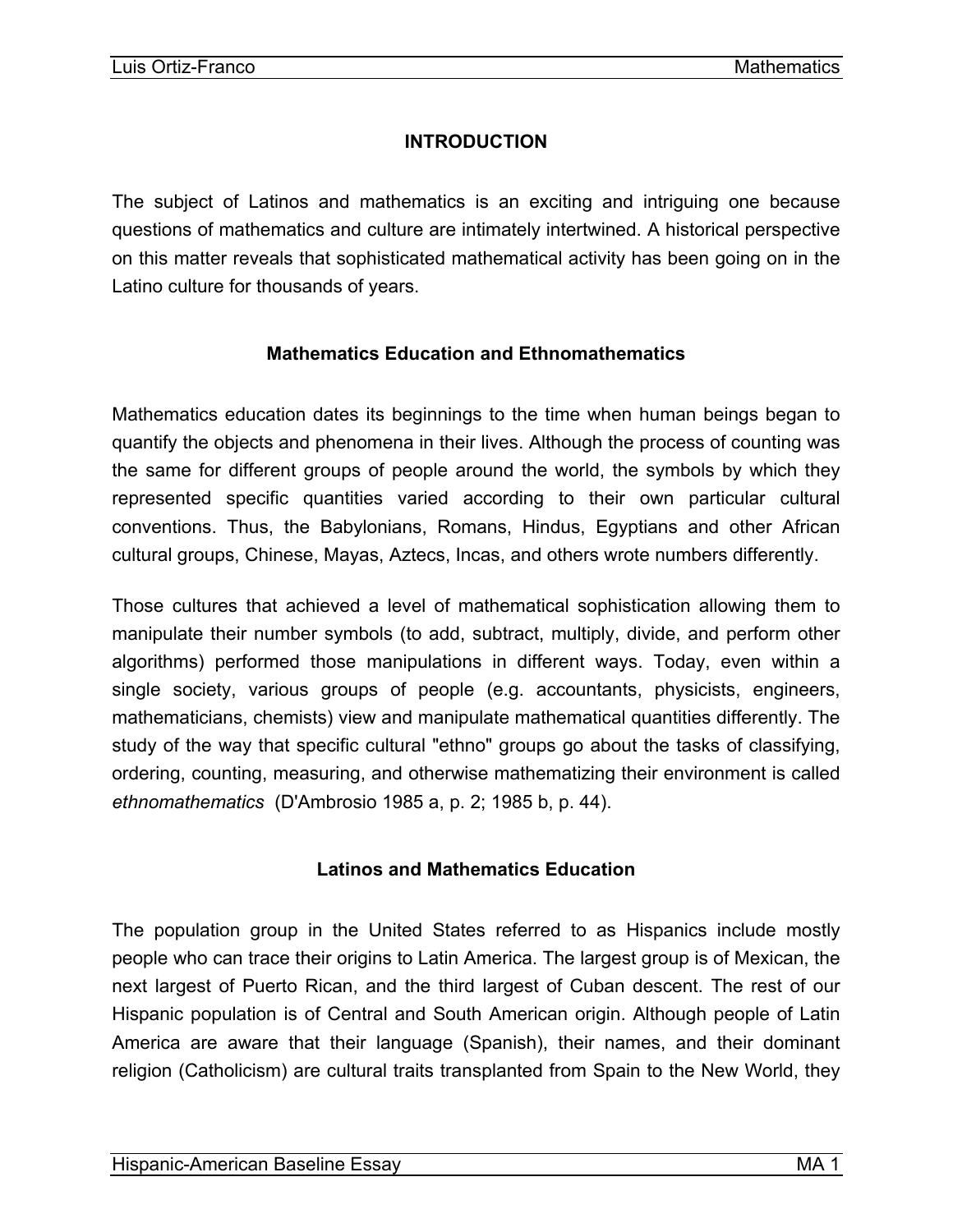prefer to call themselves Latino rather than Hispanic. Hence, the term Latino in the title of this essay.

Latinos are the fastest growing population group in the United States. Current demographic projections forecast that they will become the largest minority group in the year 2013 (Orange County Register, 1992). Today, the median age of this group is about twenty, while the median age of the general population is thirty-three. The U.S. Census Bureau estimates this latter median will rise to thirty-five in the year 2035 while the median age of Latinos will rise to the low twenties. Thus, it is in the the national interest that we improve the achievement of Latinos in mathematics and science to prepare them to replace the white scientists and technicians who will leave the working force in the next several decades.

This Baseline Essay concerns the ethnomathematics topic of Latinos and mathematics. Many Latinos trace their roots to countries like México, Guatemala, El Salvador, and Perú, where the modern national cultures are heavily influenced by both indigenous and Spanish cultural traditions. This essay concerns pre-Columbian mathematics in Latin America and the contributions of Latinos to modern mathematics. We approach the subject from the historical perspective of the mathematical accomplishments of three pre-Columbian civilizations (Olmecs, Aztecs, and Incas), mathematical activities in Latin America during the Spanish Colonial period, and brief sketches of Latinos in modern mathematics in the United States. The intention is to illustrate the fact that mathematics has been an important part of the cultural activity of Latinos and that this ethnic group can exhibit high achievement in the subject.

Those mathematics teachers who are aware of this cultural tradition have used it in their classroom to motivate Latino students to do well in mathematics. For example, in a scene in the movie *Stand and Deliver*, teacher Jaime Escalante attempts to impel his Latino students to excel in mathematics by saying, "You burros have math in your blood." As we shall see in this essay, Latinos do indeed have mathematics in their cultural blood.

It is vitally important that ethnomathematics topics like those in this essay be taught in North American schools, because such educational practices benefit both school children and society at large. The United States of America has experienced profound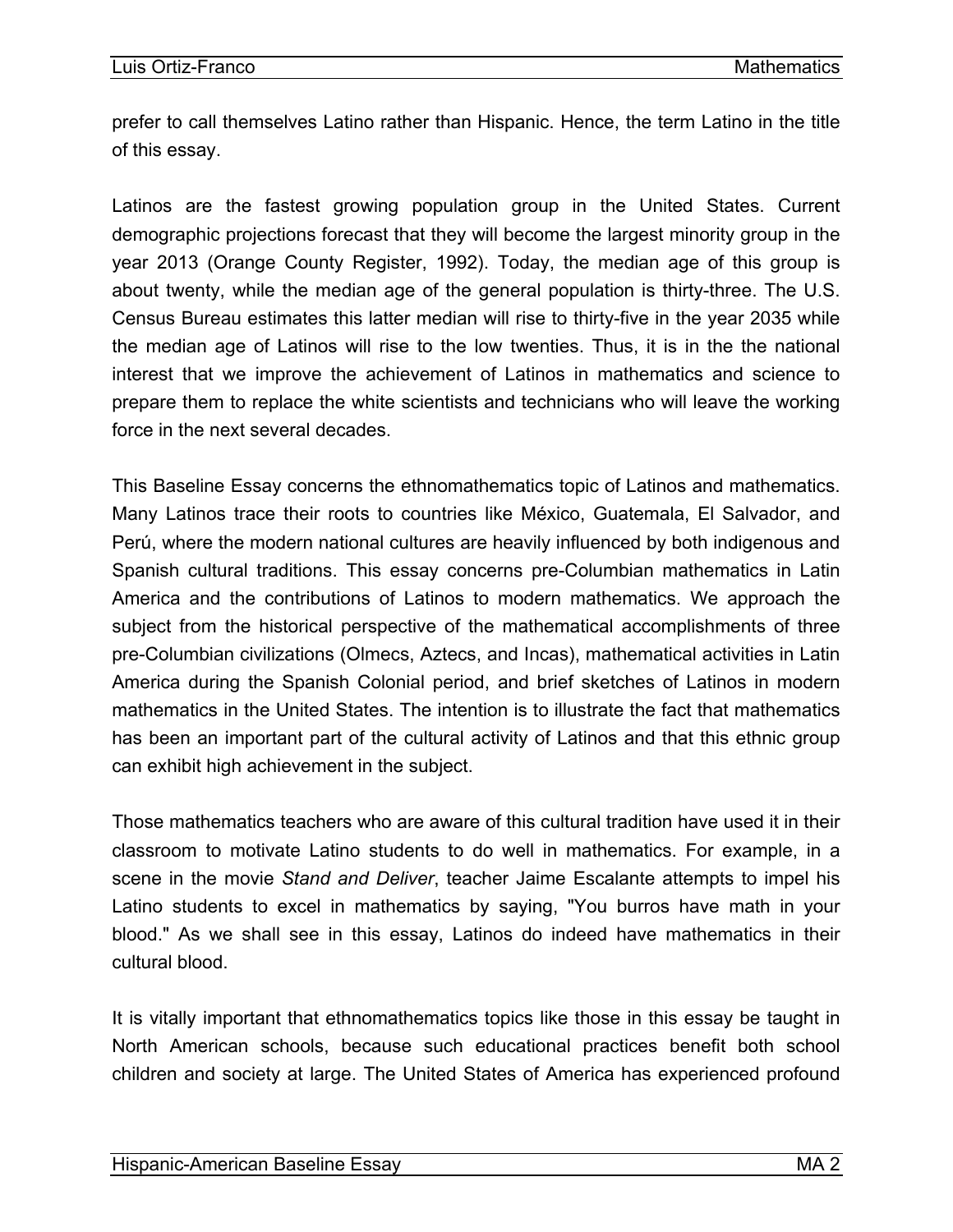<span id="page-4-0"></span>demographic changes in the last fifteen years that have significantly altered its cultural landscape.

Current population projections indicate that the percentage of school-age children who are African-American, Latino, Asian, and Native American will grow faster in the years to come than the percentage of white children. As a result, the demand for multiculturalism in education will increase.

In the view of the National Association of State Boards of Education (NASBE), a multicultural learning environment is one in which multicultural perspectives are integrated into academic topics throughout the curriculum rather than being taught as "special" topics in the schools. The NASBE (c. 1992, p. 1) has observed, "Our ability to move schools and institutions into the next century rests on our ability to remove the obstacles that hinder multicultural learning environments." One of those obstacles is the absence of multicultural perspectives in mathematics.

When children are exposed to ethnomathematics topics such as the one discussed in this essay, their appreciation for the achievement of other cultures in mathematics will increase. Moreover, the perception of students that only western culture has created mathematical knowledge will be changed. Thus, ethnomathematics is a vehicle for providing our nation's students with a fuller and richer educational experience.

#### **PRE-COLUMBIAN MATHEMATICS**

When Columbus accidentally arrived in the New World on October 12, 1492, the two dominant cultures in these new-found lands were the Aztecs of México and the Incas of Perú. However, before 1492 a long tradition of astonishing intellectual and cultural accomplishments had already been established by other civilizations in what is now known as Mesoamerica (the geographical region that encompasses the area from north-central México to northern Costa Rica in Central America) and the region in South America that includes parts of Colombia, Ecuador, Perú, Bolivia, Chile, and Argentina.

The cultural activity in Mesoamerica was characterized by a successive evolution of civilizations that benefited from the advances and accomplishments of preceding cultures through a process of cultural transmission that is largely unknown to us. From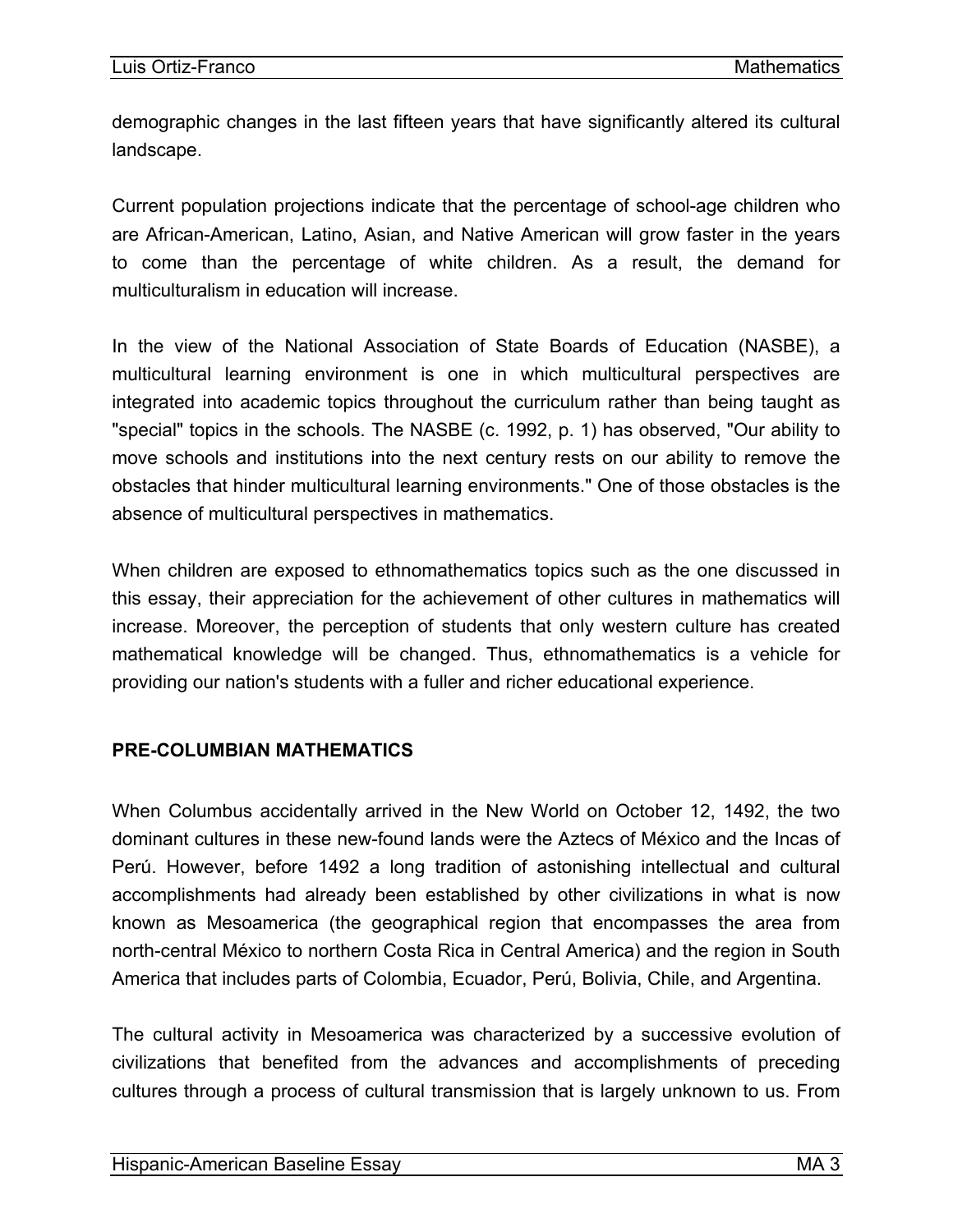archaeological data, it appears that the Olmec is the oldest civilization of Mesoamerica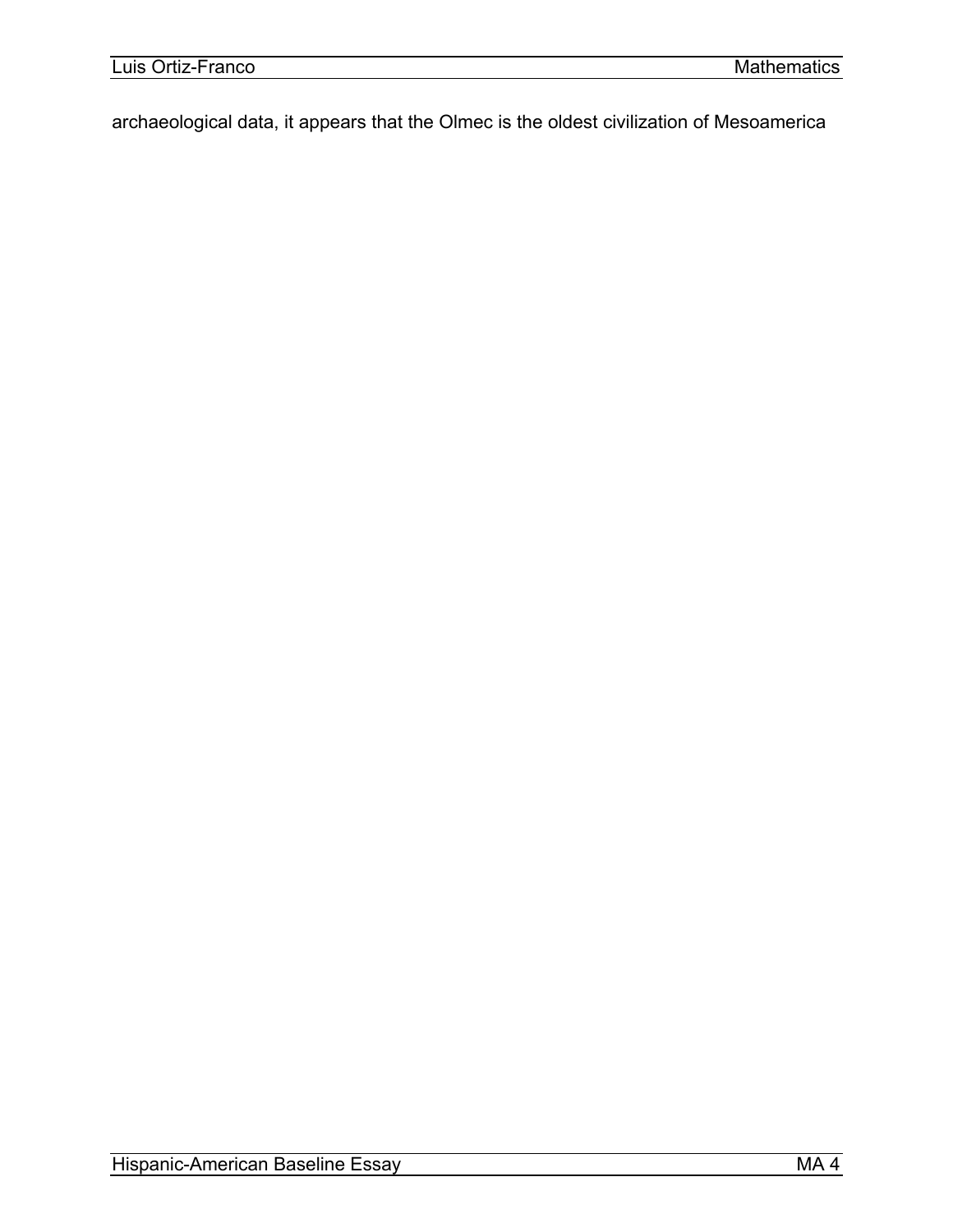<span id="page-6-0"></span>and the Aztec is the most recent. However, there were other civilizations that rose, flourished, and declined in Mesoamerica between the Olmecs and the Aztecs. Some of these civilizations were in some respects more advanced than the Olmec and Aztec, but their names (Mayas, Zapotecs, etc.) will be mentioned only in connection with the mathematics topic being discussed.

Mesoamerica was the cradle of two vigesimal (base twenty) number systems. One included the use of zero as a place holder, and the other did not include the use of zero. The most sophisticated indigenous civilization in South America that we know of is the Inca civilization of Perú, which created a decimal (base ten) number system.

The mathematical activity in the cultural life of the civilizations that used these three number systems included architecture (construction of homes and temples/pyramids), astronomy, commerce, construction of roads, and record keeping. While record keeping and commerce only required the use of "basic" mathematics, architecture, astronomy, and road construction required the use of geometry and engineering. In the pages that follow, we will set out a description of the three number systems created by the Olmecs, Aztecs, and Incas and refer to some of their applications. We will discuss the two Mesoamerican vigesimal systems first and then the decimal system of the Incas.

# **Vigesimal System of the Olmecs**

A numerical inscription using bars and dots dating before 1200 B.C. (Soustelle 1984, p. 60) was found in an archaeological site of the Olmecs. This date precedes the rise of the classic Maya civilization by more than 1,300 years. In fact, the Olmec—the oldest known civilization of Mesoamerica—is credited with creating both the number system and the calendar system that is commonly attributed to the Mayas (see, for example, Caso 1965, p. 932; Schele and Freidel 1990, pp. 79-80; Soustelle 1984, pp. 25, 140, and Chapter 9; and Stuart and Stuart 1983, pp. 38).

The number system created by the Olmecs was a positional vigesimal system, base twenty, employing only three symbols to write any whole number from zero to whatever quantity was desired. The three symbols are the figure  $\Box$ , which represents zero; the dot,  $\cdot$ , which represents the quantity of one; and the horizontal bar,  $\frac{1}{2}$ , which represents the quantity of five. To write the numbers zero to nineteen in this system, the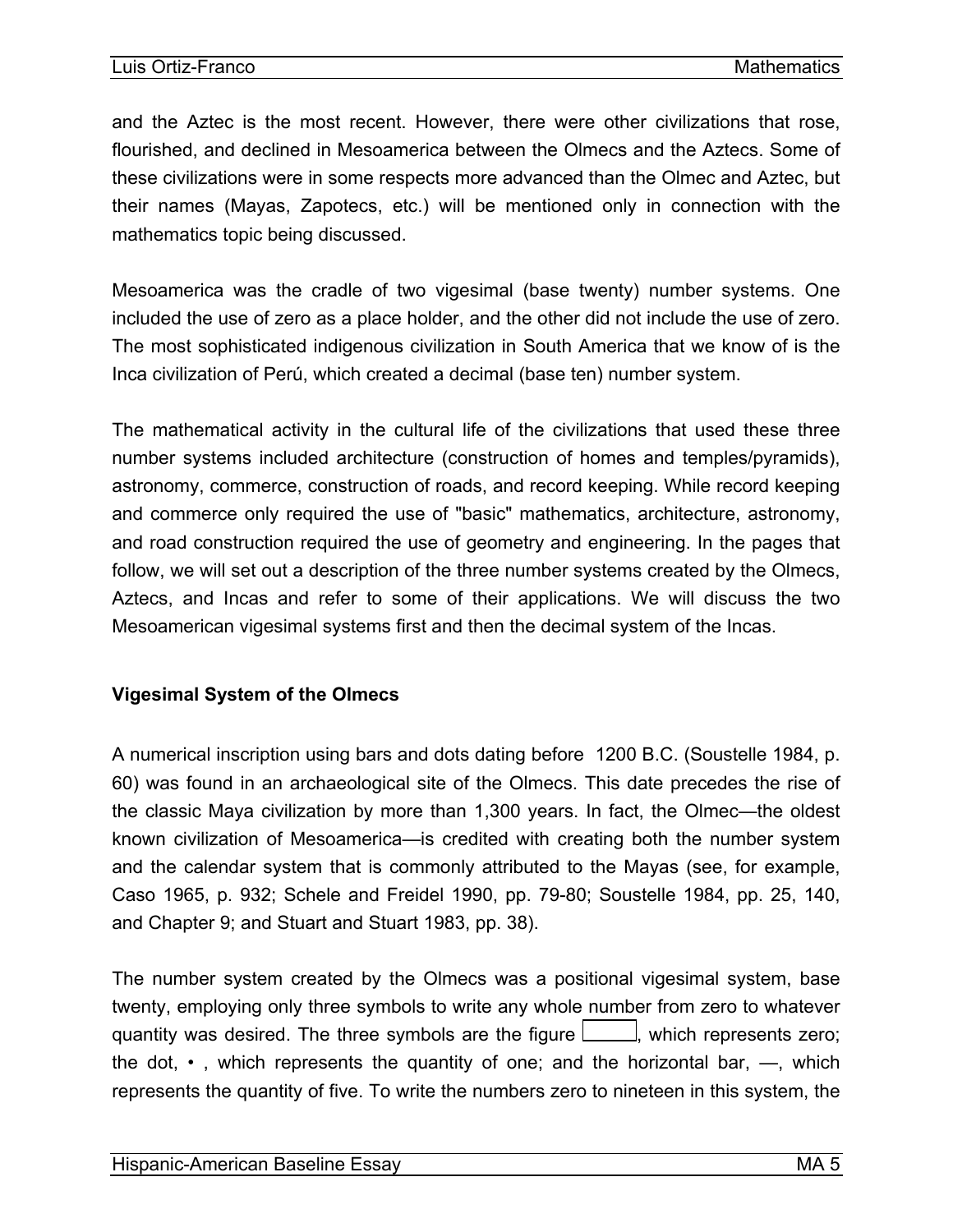two processes of grouping and addition are used (see Figure 1). Five dots are grouped into a bar and the numbers 2-4 and 6-19 are written using the addition process. Numbers larger than 19 are written vertically following a positional convention.



Figure 1. Olmec Numbers 0 to 19

In this convention, the bottom level is for the units, the next level up is for the 20s, the third level up is for the 400s  $(1 \times 20 \times 20)$ , the fourth level up is for the 8,000s  $(1 \times 20 \times 10^{-14})$ 20 x 20), and so on in powers of 20. For instance, to write 20, we write the figure  $\mathsf{\mathsf{\mathsf{\mathsf{L}}}}$ in the first level and a dot, •, in the second level. To write 65, we write ••• in the second level,  $3 \times 20 = 60$ , and  $a \rightarrow$ , for five units, in the first level. These two quantities and some additional ones are illustrated in Figure 2.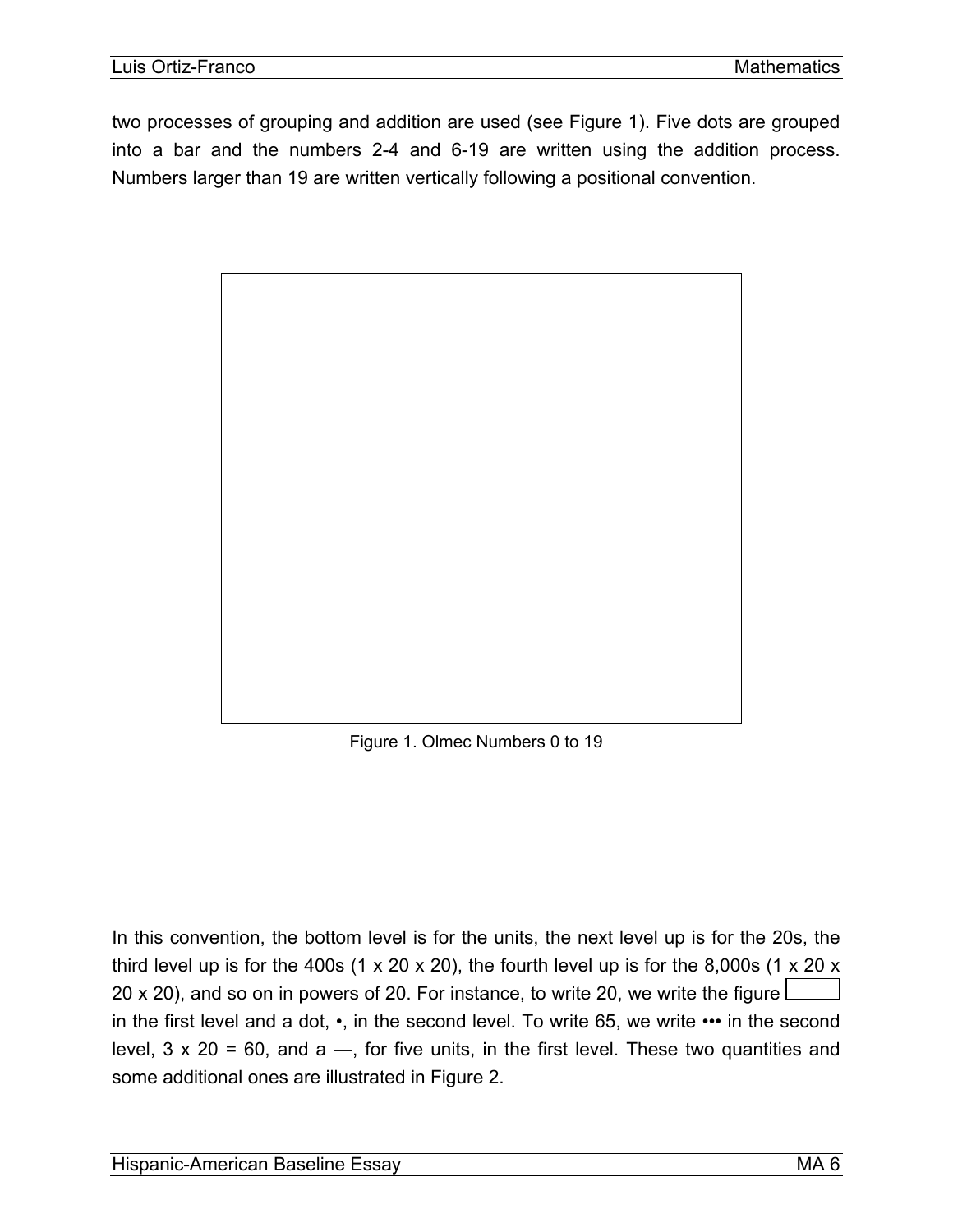Figure 2. Examples of numbers beyond 19 in Olmec notation: (a) 20; (b) 65; (c) 805; (d) 10,951 and (e) 40,329

This vigesimal number system was used by many cultures of Mesoamerica in various everyday applications. Those cultures that used it in their calendrics to record dates of events employed a modified version of the system. In that version, a unit in the third level had the value of 360 rather than 400 (see Figure 3). This was the result of multiplying the units in the second level by 18 to get to the third level, 1 x 20 x 18. The value of the units beyond the third level followed the vigesimal convention. For instance, units in the fourth level had the value of 7,200 derived from 1 x 20 x 18 x 20, units in the fifth level had the value of 144,000 derived from 1 x 20 x 18 x 20 x 20, and so on for subsequent levels. For other illustrations on the use of this calendar system, see Krause (1983, pp. 45-46). Although this number system is called Mayan, it was used by cultures predating the Mayas (e.g. Olmec, Zapotec, and others. See section below, "Origins of the Olmec Vigesimal System".)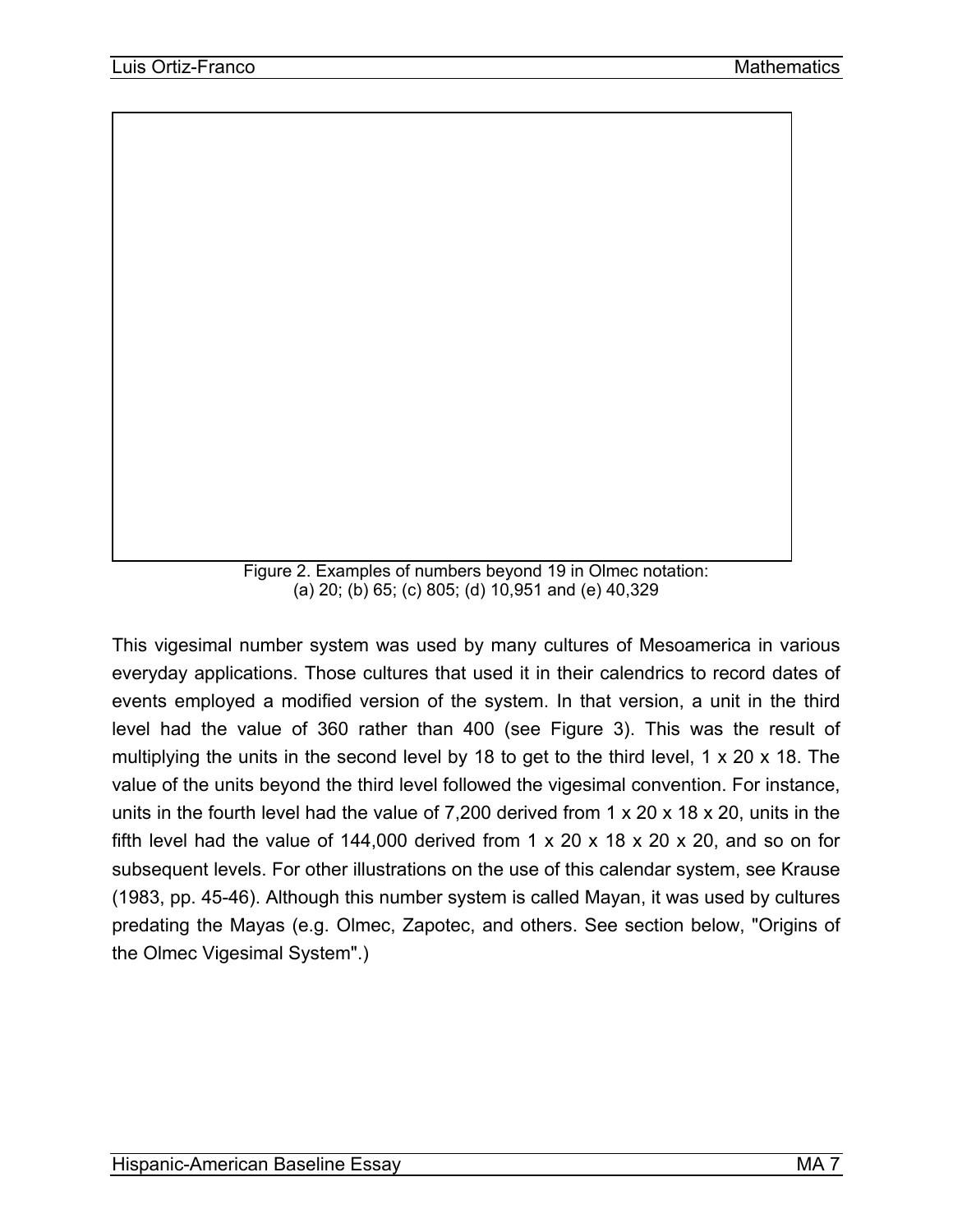



This vigesimal system of numeration is very practical to use and can be easily adapted to classroom instruction. The operations of addition and subtraction are relatively straightforward processes. In the case of addition, one simply has to remember that since twenty units in a lower level are equivalent to one unit in the next level up, twenty units in a lower level are replaced with one dot in the level above it (the "regrouping process"). Figure 4 shows the sum of 8,095 plus 1,166, illustrating the regrouping process.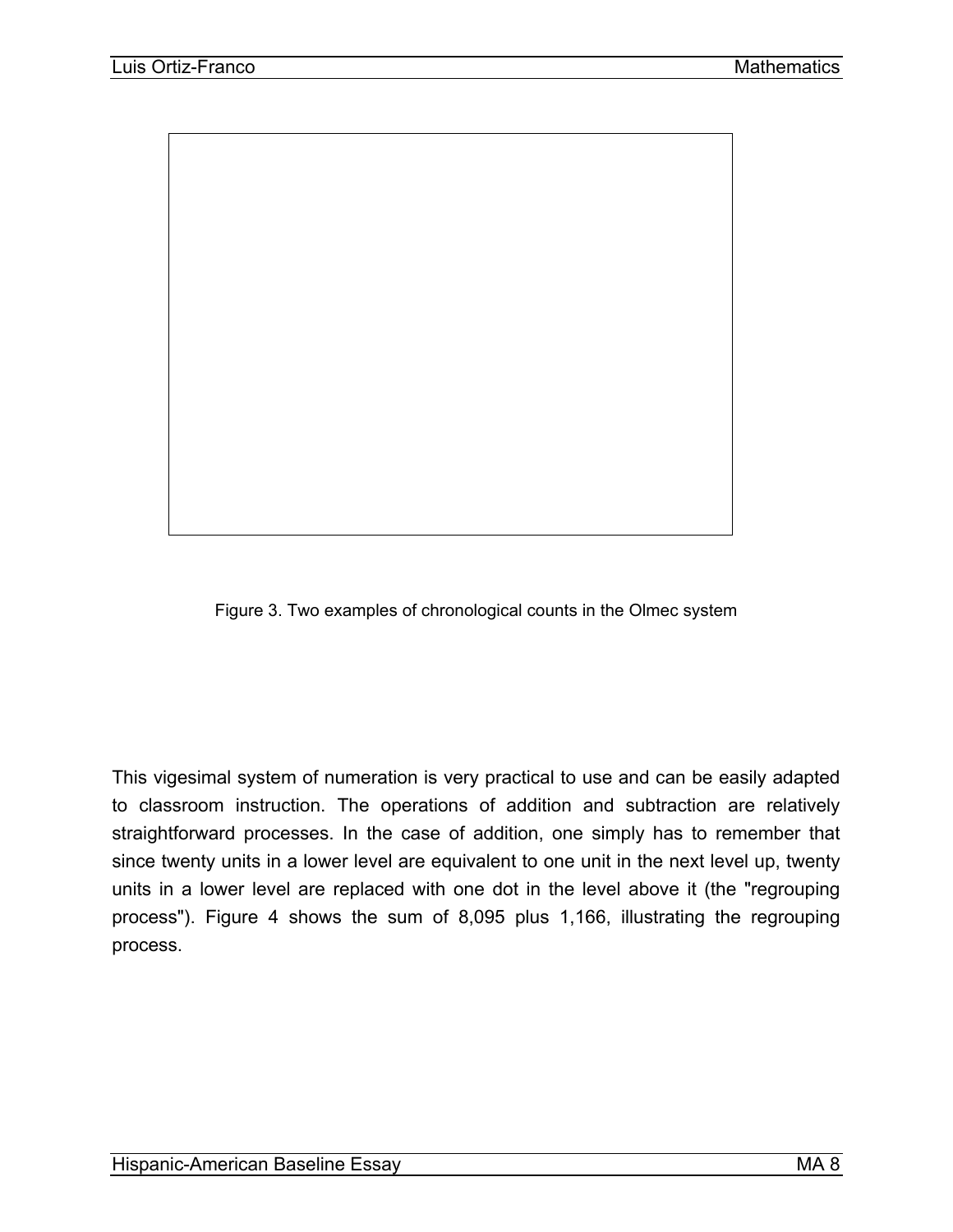

Figure 4. The sum of 8,095 plus 1,166. Column (b) shows the result 9,261 before regrouping and (c) is the final result, after regrouping

In the case of subtraction, when borrowing is required, one unit from a higher level equals twenty units in the next lower level. The subtraction process of 40,329-10,951 is illustrated in Figure 5. Notice that in order to perform this subtraction, some borrowing is necessary. One unit is borrowed from the 8,000s level in the number on the left, which then becomes 20 units in the 400s level, and one unit is borrowed from the 20s level and transferred to the units level as 20. Figure 5 (b) shows the modified representation of 40,329. Figure (c) illustrates the result of the subtraction 40,329-10,951.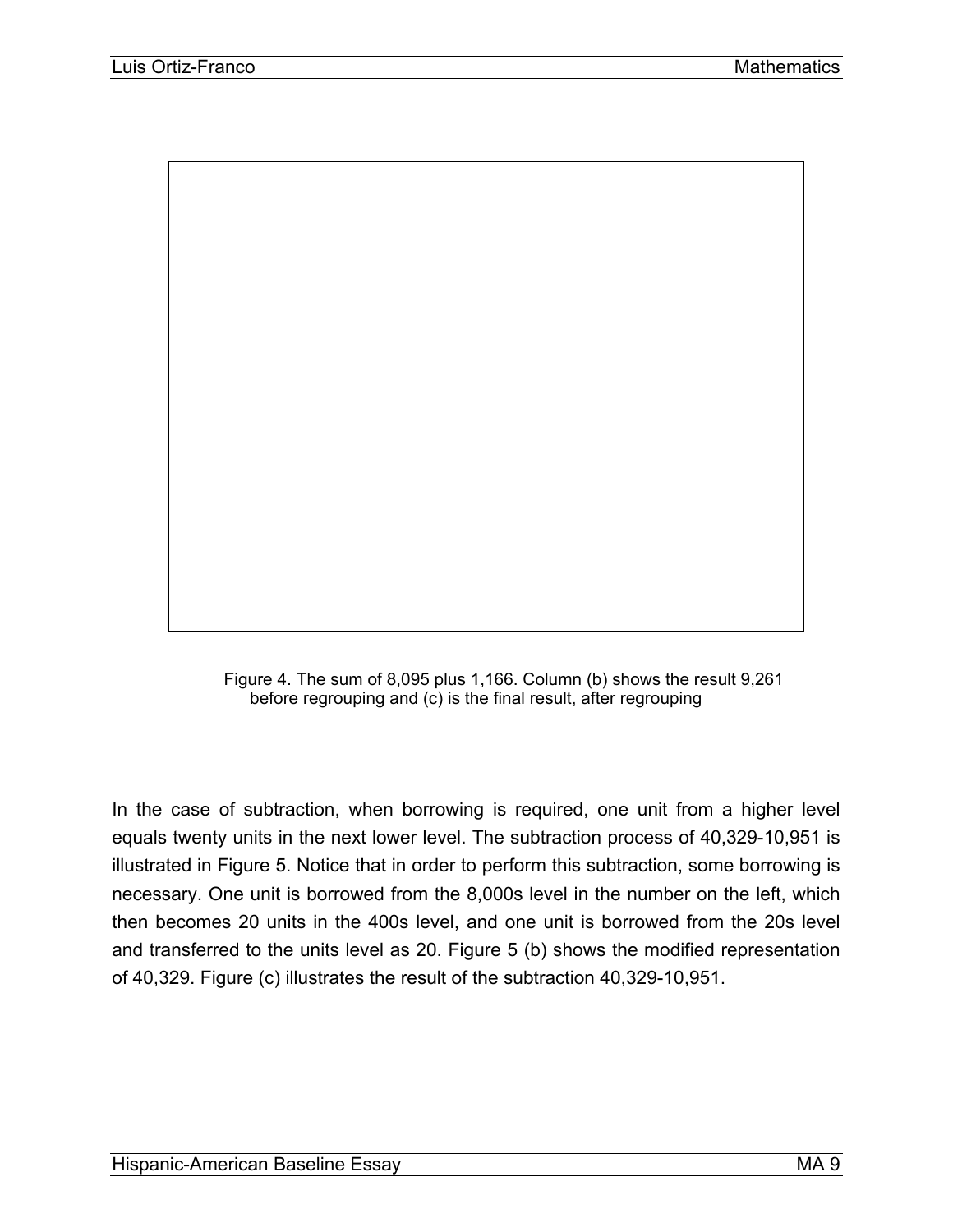

Figure 5. The subtraction 40,329-10,951 showing the intermediate step (b) with borrowing process in 40,329 and the result 29,378 in (c)

Unfortunately, we do not know whether the Mesoamerican civilizations knew how to multiply, divide, or carry out other mathematical algorithms with this vigesimal system. But we do know that the Mayas wrote books on paper just as we do. We know that for 1,600 years before Columbus accidentally arrived in the New World, the Mayas wrote and had kept thousands of books in which they recorded their history and cultural achievements (Schele and Freidel 1990, pp. 18 and 401). Tragically, the Spanish conquerors and missionaries burned and otherwise destroyed all of the Mayan libraries and archives. It is possible that some of those books contained information on the algorithms in the mathematical systems as done by the pre-Columbian societies. We do know that Mayan astronomers calculated the cycles of the heavens so precisely that they could predict solar and lunar eclipses to the day hundred of years before they happened. In fact, it was a Mayan astronomer who first predicted, some 1,200 years in advance, the solar eclipse that occurred on July 11, 1991 (*Newsweek*, July 15, 1991, pp. 58-62).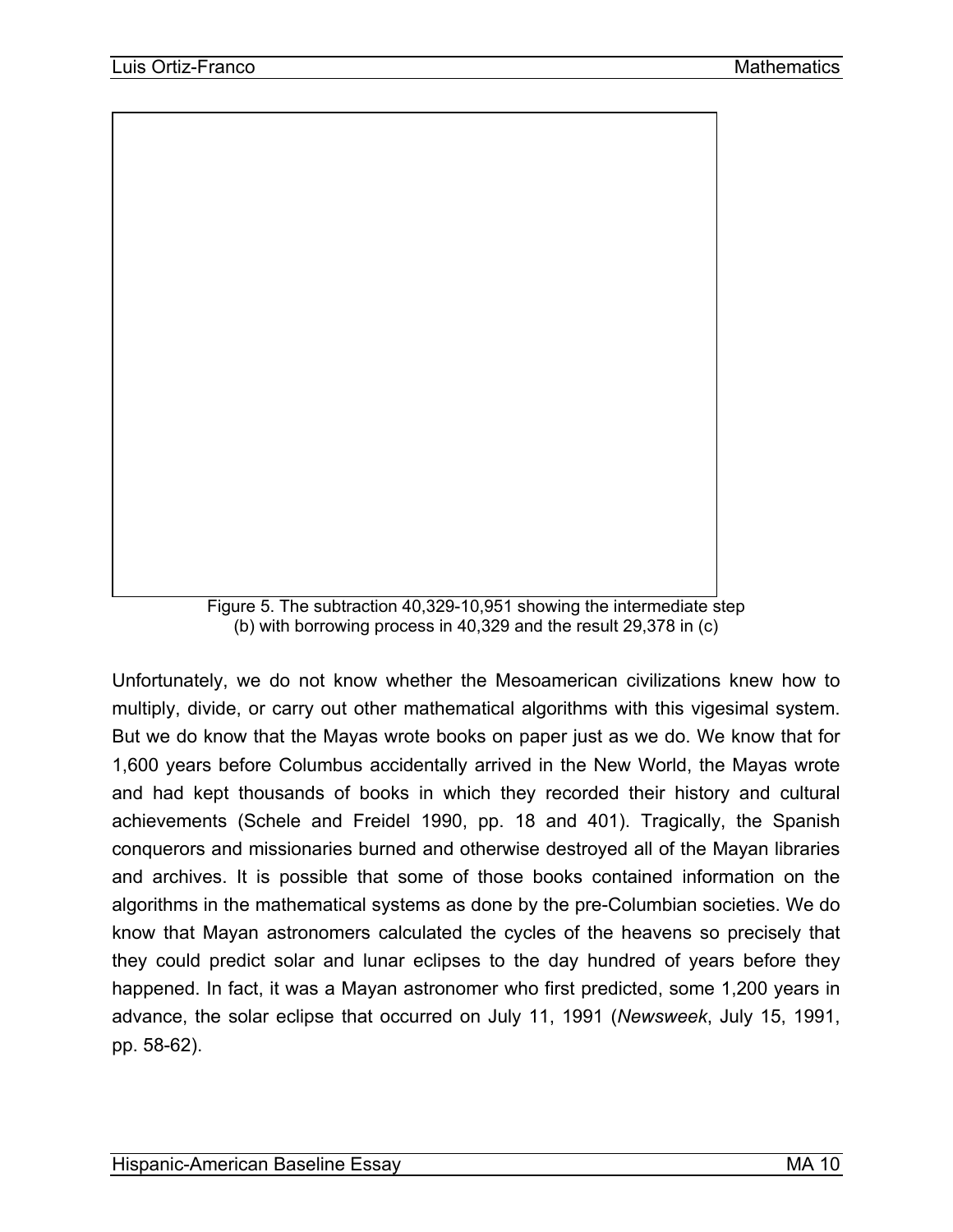<span id="page-12-0"></span>The Mayas knew the synodical revolution of Venus (Thompson 1966, p. 170; Morley, Brainerd, and Sharer 1983, p. 566), and some scholars argue that the Mayas also knew the synodical period of Mars and perhaps had similar knowledge about Mercury, Jupiter, and Saturn (Morley, Brainerd, and Sharer 1983, p. 567). A synodical period or revolution refers to the time it takes for two heavenly bodies, the earth and Venus for example, to pass from one conjunction to another. To make these calculations as well as to predict celestial phenomena, it is reasonable to believe, the Mayas knew how to perform mathematical algorithms other than addition and subtraction. This belief is rooted in the origins and uses of their vigesimal number system.

#### **Origins of the Olmec Vigesimal Number System**

The Olmecs are known to us for the huge human heads they sculpted on stone. When people see pictures of them in books or actual examples in museum exhibits, they observe one Negroid facial feature and speculate about possible African influences in Mesoamerican civilizations. Although the debate about the origins of humans in the New World has not been settled yet, there is neither anthropological nor archaeological evidence to support conjectures about possible African influences.

Archaeological data support the notion that the Olmecs achieved their cultural accomplishments independently from other civilizations. As far as we know, no other civilization in the world invented a numerical system like the one described in the preceding pages. Furthermore, no other civilization, prior to or contemporaneous with the Olmecs, used this number system to create a calendar system to record dates as the Olmecs did.

Based on these facts, the arguments that attempt to take credit from the Olmecs for their cultural accomplishments are dubious. Moreover, such arguments sound subtly demeaning because of the implication that Mesoamerican civilizations were not capable of such intellectual achievements.

Archaeologists and scholars maintain that humans first inhabited North America around 30,000 years ago and México, in particular, about 9,000 years later (Lorenzo 1977, p.102). Groups of hunters and gatherers roamed Mesoamerica for thousands of years before they reached the sedentary stage. Soustelle (1984, p. 4) pins down the advent of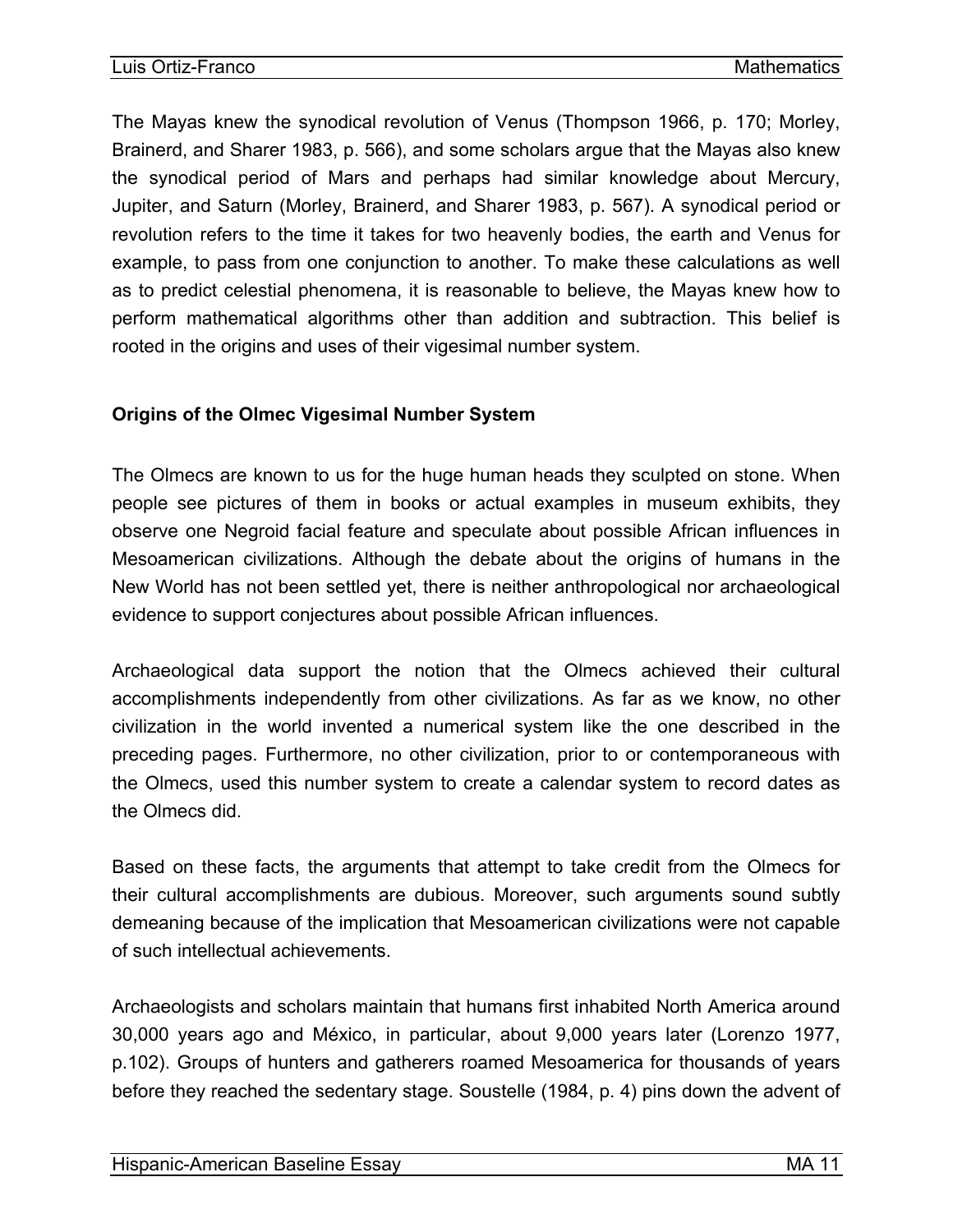<span id="page-13-0"></span>agriculture in Mesoamerica at around 4000 B.C. However, the organized life that can be called civilization in the region began approximately about 5,000 years ago (Schele and Freidel 1990, p. 37). The social evolution of Mesoamerica can be traced from the hunter-gatherers through the successive civilizations of the Olmecs, Zapotec, Mayas, Toltecs, Aztecs, etc.

The earliest evidence of numerical inscriptions using the positional systems of bars and dots has been traced to the Olmecs in approximately 1200 B.C. (Soustelle 1984, p. 60). The historical significance of this date is that it preceded by some 800 years the accomplishments of Aristotle, Plato, and Euclid, whose western culture did not yet have a positional number system. It was not until 499 A.D. that the Hindu-Arabic number notation using zero in a positional convention first occurred (Ganguli 1932, p.251). The Zapotecs of Oaxaca used the Olmec notation in their calendrics between 900 and 400 B.C. (Soustelle 1984, pp. 102-104). Between 400 B.C. and 300 A.D., the Izapan culture used this same convention (Stuart and Stuart 1983, pp. 25-26). Later, the Mayas, to whom the vigesimal system is mistakenly attributed, used this system extensively between A.D. 199 and 900. The Mayas developed their amazingly complex calendar system and astronomical sciences around this mathematical system hundreds of years before Galileo and Copernicus lived.

The above historical evidence is compelling data to postulate the hypothesis that the Mayas knew how to perform mathematical algorithms other than just addition and subtraction.

#### *Recommendations to Teachers*

The Olmec positional number system discussed in this essay can be taught at various educational levels. It can be included in the elementary school curriculum as a way to sharpen the students' understanding of the decimal system. In fact, the Mesoamerican system may be easier for children to grasp than the decimal system for at least two reasons. One, the vigesimal system is very visual; and two, the representation of the quantities involved (zero, one, and five) can be easily adapted to concrete representation with manipulative materials.

For example, Dienes blocks can be adapted to the Mesoamerican base twenty number system. The teacher would assign the value of one to the smallest blocks, the value of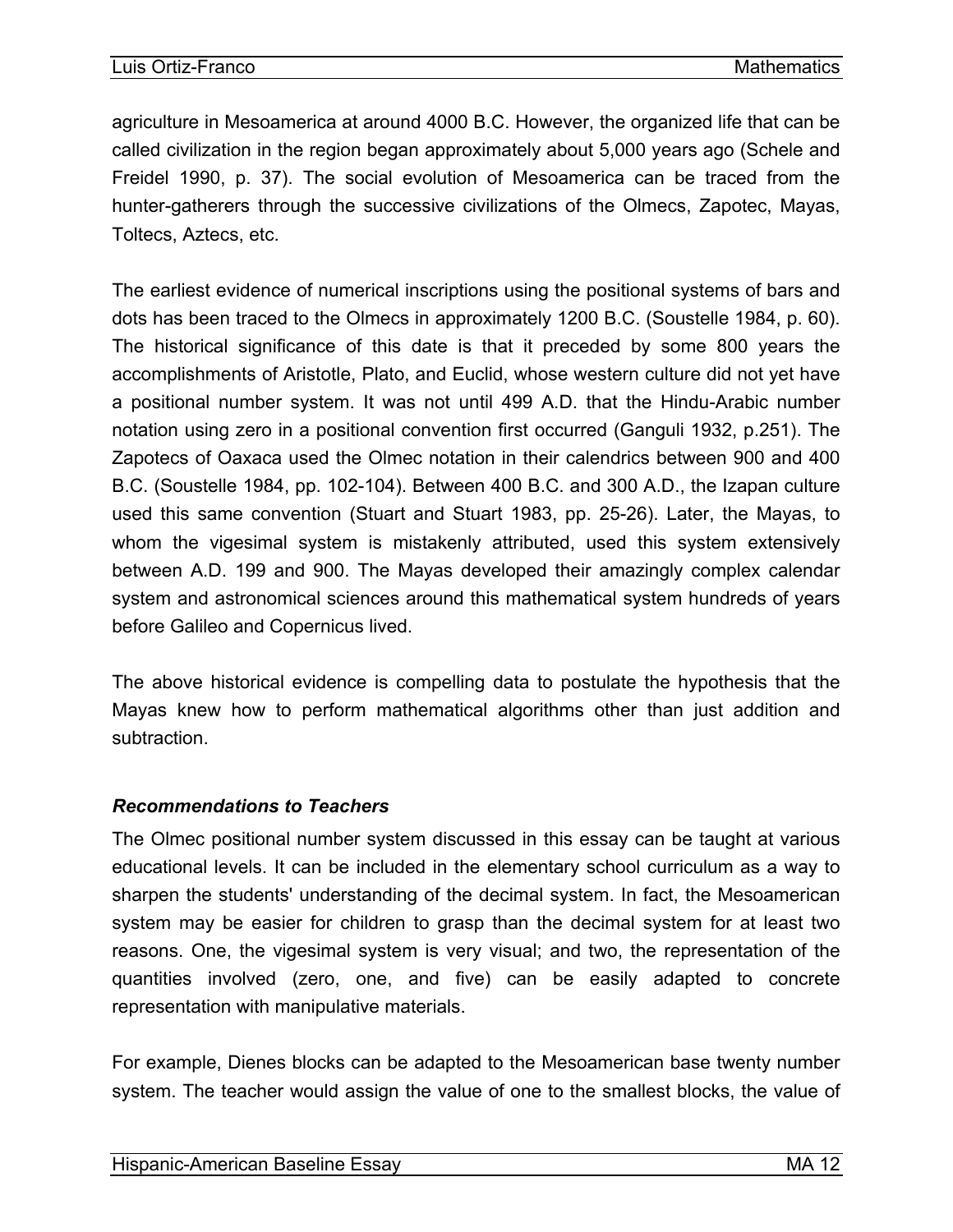five to intermediate-sized blocks, and the value of twenty to larger blocks or to a group of four intermediate-sized blocks. Alternatively, in those classrooms where Dienes blocks are not available but where manipulative materials of different colors and sizes (rods or chips) are used for arithmetics activities, different colors or sizes of rods or chips may be used for the three quantitative designations of one, five, and twenty.

When doing addition in this vigesimal system, teachers and students must remember the rule: "One should not have more than twenty." Whenever there are more than twenty units in one cell, the student must make a twenty-for-one replacement and place the replacement in the cell above. In the case of subtraction when borrowing is involved, one unit in a higher level is replaced with twenty units in the next level down. See Figures 4 and 5 for examples of how to do addition and subtraction in this vigesimal system.

At the middle school and high school levels, discussion of this number system can be included in social studies courses as well as in mathematics classes in order to broaden the students' appreciation of the cultural achievements of ancient peoples and the fate of conquered civilizations. Teachers can use this topic to illustrate that the impressive intellectual achievements of Mesoamerican civilizations were ignored, devalued, or destroyed as part of the rationale for subjugation and domination. For presentations in social studies courses at these levels, a map of Mesoamerica is indispensable and can be obtained from the National Geographic Society or from some of the references listed at the end of this essay. (See for example Stuart and Stuart 1983, pp. 21 and 51; and Stuart 1981, pp. 98-99). Teachers are encouraged to consult these references for more details on the historical origins and uses of this numerical system and for more information on the pre-Columbian cultures that used it (see for example Morley, Brainerd, and Shaker 1983; Ortiz-Franco and Magaña 1973; and Thompson 1966).

In mathematics classes at the middle school and high school levels, teachers can devise exercises relating powers of ten to the value of digits in numerals in the decimal number system and the value of units in the vigesimal system. The pattern to be observed is this: while the value of a digit in the decimal system is multiplied by a power of ten that corresponds to the place of the digit of the numeral, the value of the same number of units in the same corresponding place in the vigesimal system is multiplied by a power of twenty. This can lead to discussions about powers of twenty as a product of powers of two times powers of ten to illustrate the fact that the value of units in the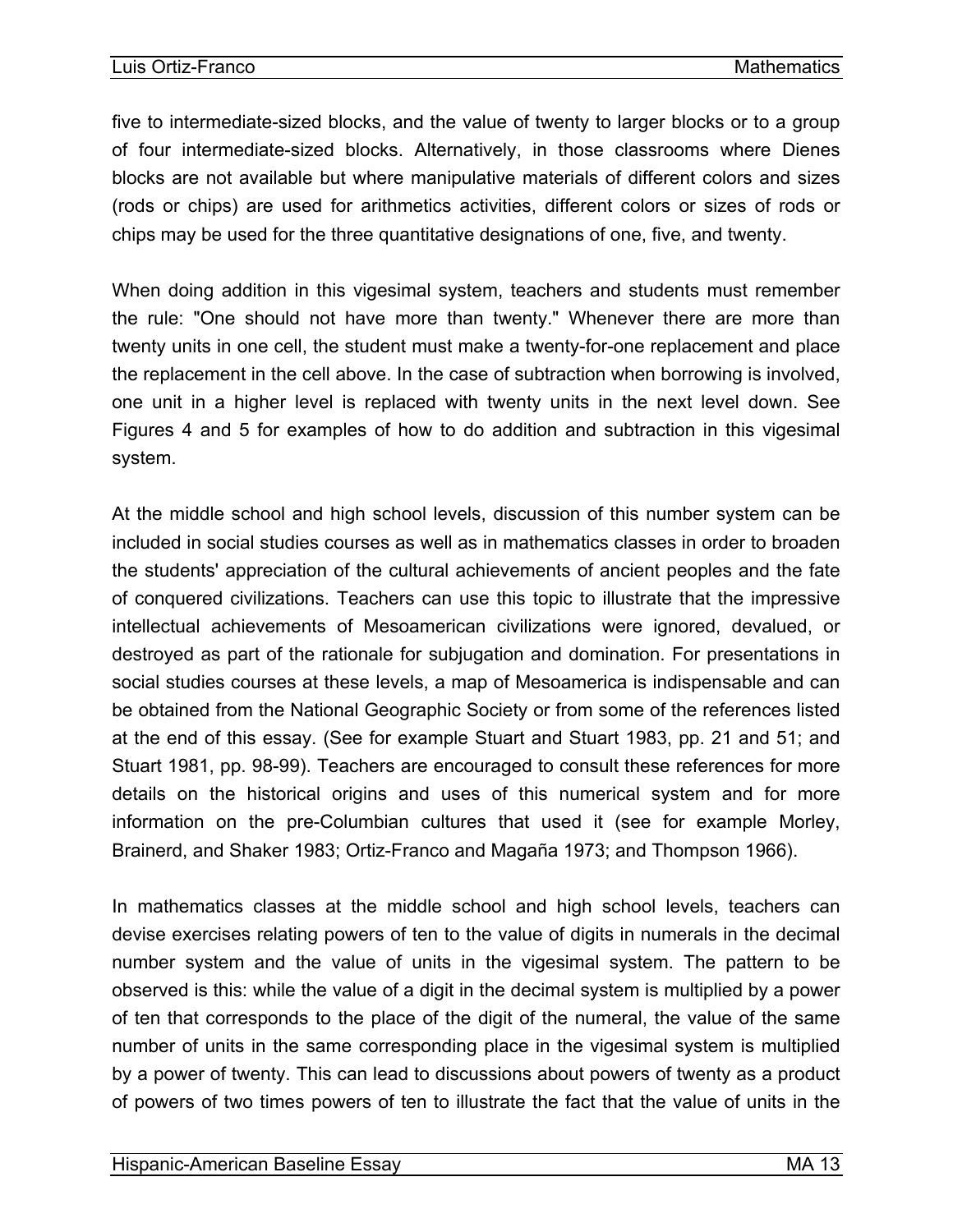<span id="page-15-0"></span>vigesimal system increases exponentially faster than the value of these units in the corresponding place in the decimal system. This in turn can serve as a natural introduction to a discussion of topics related to exponential growth and exponential functions.

Furthermore, in mathematics classes where students are already proficient with the multiplication algorithm in the decimal system (grades 5-12), teachers can include classroom activities or homework assignments requiring students to use their creativity when working with the vigesimal system. For instance, the teacher may break up the class into groups of three or four students each and ask the groups to generate ideas on how to carry out multiplication in this number system. This idea can be extended to include division as well. These challenging assignments may turn into group projects that can last for an extended period of time. The inclusion of such extended projects or investigations is one way of implementing aspects of the Curriculum and Evaluation Standards of the National Council of Teachers of Mathematics. More importantly, these extended projects address what the Curriculum and Evaluation Standards ignores: the importance of doing mathematics in a multicultural context.

#### **Vigesimal System of the Aztecs**

Like the Olmecs, the Aztecs employed a vigesimal number system (Cajori 1928a, p. 41; and Vaillant 1962, p. 171). But unlike the Olmecs, the Aztecs did not use a symbol for zero because theirs was not a positional number system. Moreover, the Aztecs used more than three symbols to write their numbers.

There are two conventions to represent the quantity of one in this vigesimal system. Both Cajori 1928a, and Vaillant 1962 agree that a dot, •, represents the number one. Vaillant, but not Cajori, says that a finger was also used to represent the quantity of one. To write numbers from one to nine, one simply has to repeat the dot or the finger as many times as required, e.g. two dots or fingers for the number two, five dots or fingers for number five, etc.

Cajori 1928a, p. 41, says that the Aztecs wrote the number ten like a lozenge,  $\lfloor \ldots \rfloor$ , but Vaillant 1962, p. 171, does not mention this symbol at all. However, both Cajori and Vaillant indicate that ten dots were also used to write the number ten. For numbers up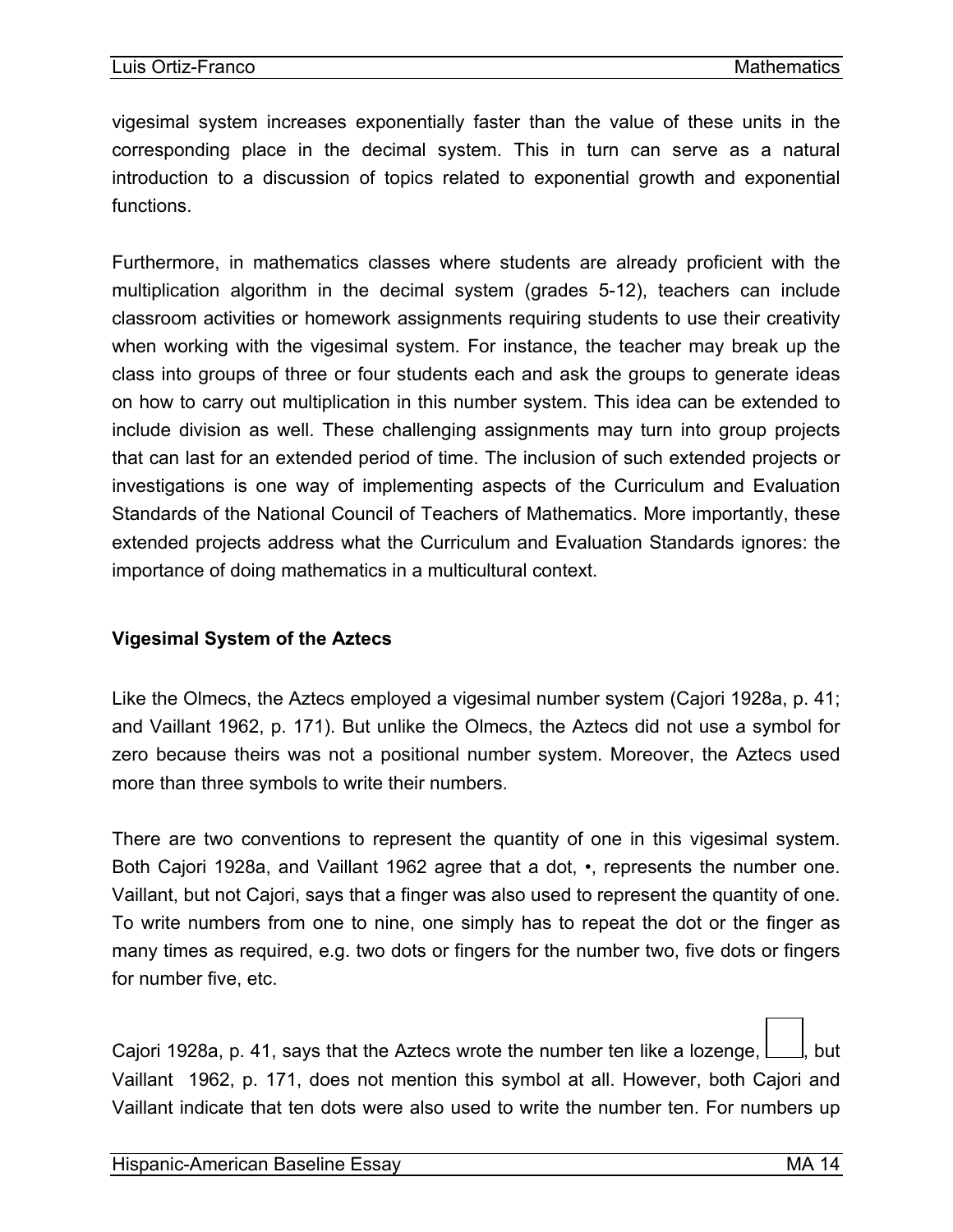to nineteen, one could use any of the following four conventions: 1) the requisite number of dots; 2) the requisite number of fingers; 3) a combination of a lozenge and dots, or 4) a combination of a lozenge and finger for numbers from ten to nineteen.

The number twenty was represented by a flag,  $\Box$ , and 400 was represented with a sign like a fir or a feather with twenty hairs or barbs—each of which represented twenty. One hundred was written by using either five flags or by drawing five barbs or hairs on the feather. Two hundred and three hundred were written by drawing ten barbs and fifteen barbs, respectively. A purse was used to represent the number 8,000. Notice that 400 = 20 x 20 = 20<sup>2</sup>, and 8,000 = 20 x 20 x 20 = 20<sup>3</sup>. However, the symbols that the Aztecs might have used for numbers 160,000 =  $20<sup>4</sup>$  or 3,200,000 =  $20<sup>5</sup>$  and higher powers are unknown to us. The symbols for numbers, using dots instead of fingers for the units, in the Aztec number system are as shown in Figure 6, below.



As we can see, the Aztec number system is considerably clumsier than the Olmec system. To write large numbers, or to add and subtract quantities, is very cumbersome due to all the symbols one must draw for the numbers involved. Moreover, because the Aztec number system does not use place value, one can write numbers beyond ten by arranging the respective symbols for the quantities involved in any order desired. For example, to write the number fifteen, one can either write a lozenge for ten first,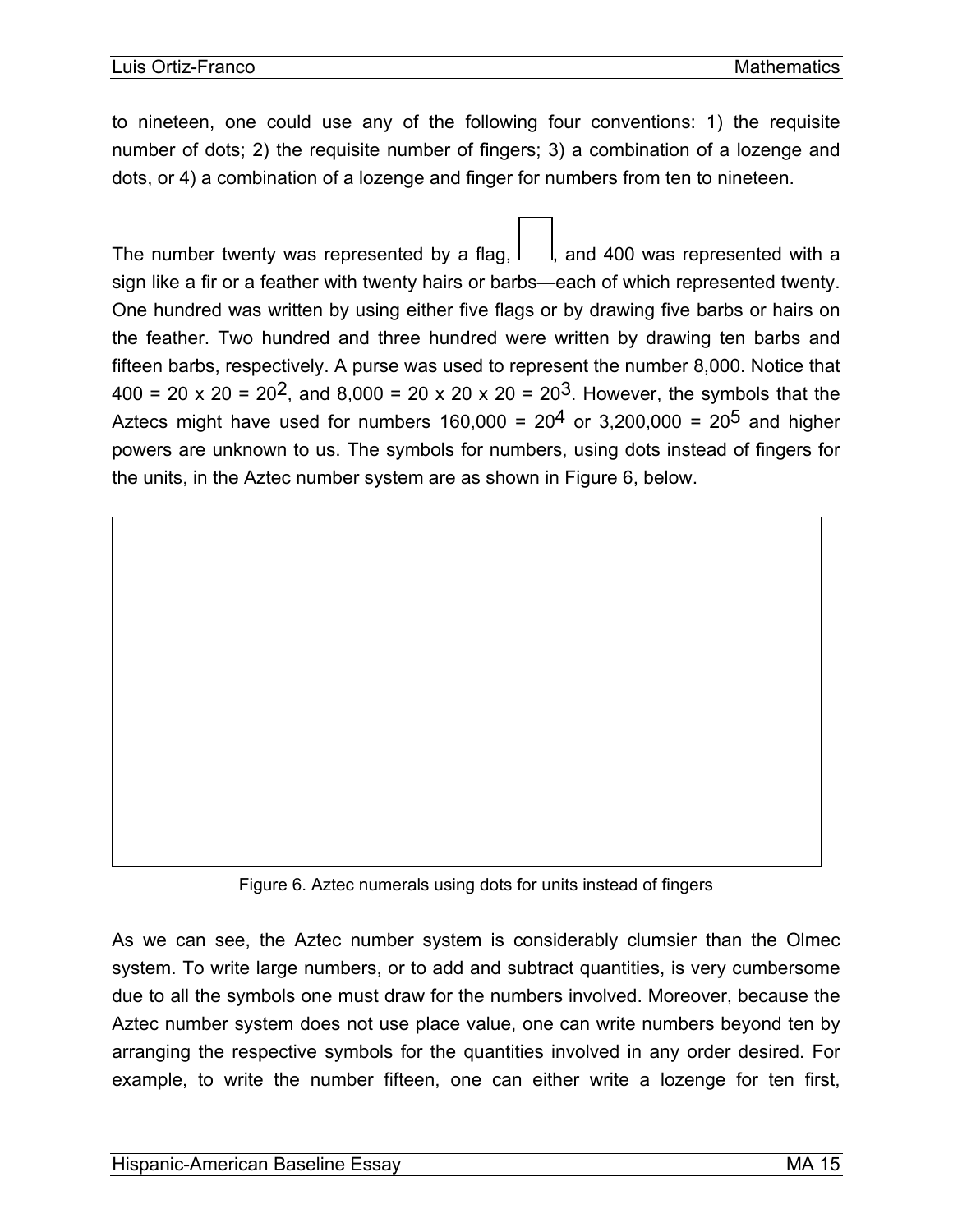followed by five dots for five,  $\Box \cdot \cdot \cdot \cdot$  or one can reverse the order of these symbols, and still convey the same quantity.

The multiple possibilities of writing numbers beyond ten in the Aztec number system are further demonstrated when we consider the alternate ways of representing the units, dots or fingers, and writing the number ten (a lozenge or ten dots or ten fingers). For instance, the number 8,375 can be written in more than 240 different ways, depending on which way we want to order the number symbols involved, and which symbol we want to use for the units and number ten. Figure 7 below illustrates only two ways in which we can write 8,375. Moreover, Figure 7 illustrates the additive principle employed when writing large numbers in the Aztec system.

Figure 7. Two alternate ways of writing 8,375 in Aztec numerals

Although it is possible to perform addition and subtraction using Aztec numerals, we will discuss those operations with small numbers here because these operations with large numbers can be very cumbersome and confusing. Moreover, because this number system does not use place value, the task of doing these two operations with Aztec numerals demands from us some adaptations in the way we are used to manipulating and viewing numbers.

The succeeding Figure 8, illustrates the sum of 37 and 45 with Aztec numerals using the convention of writing numbers of descending values from left to right and using a lozenge for ten and dots for units. To perform addition, we just add as many similar number figures as there are in both lines and write the resulting numeral. We then do as much regrouping as necessary to write the final result in the most compact form possible.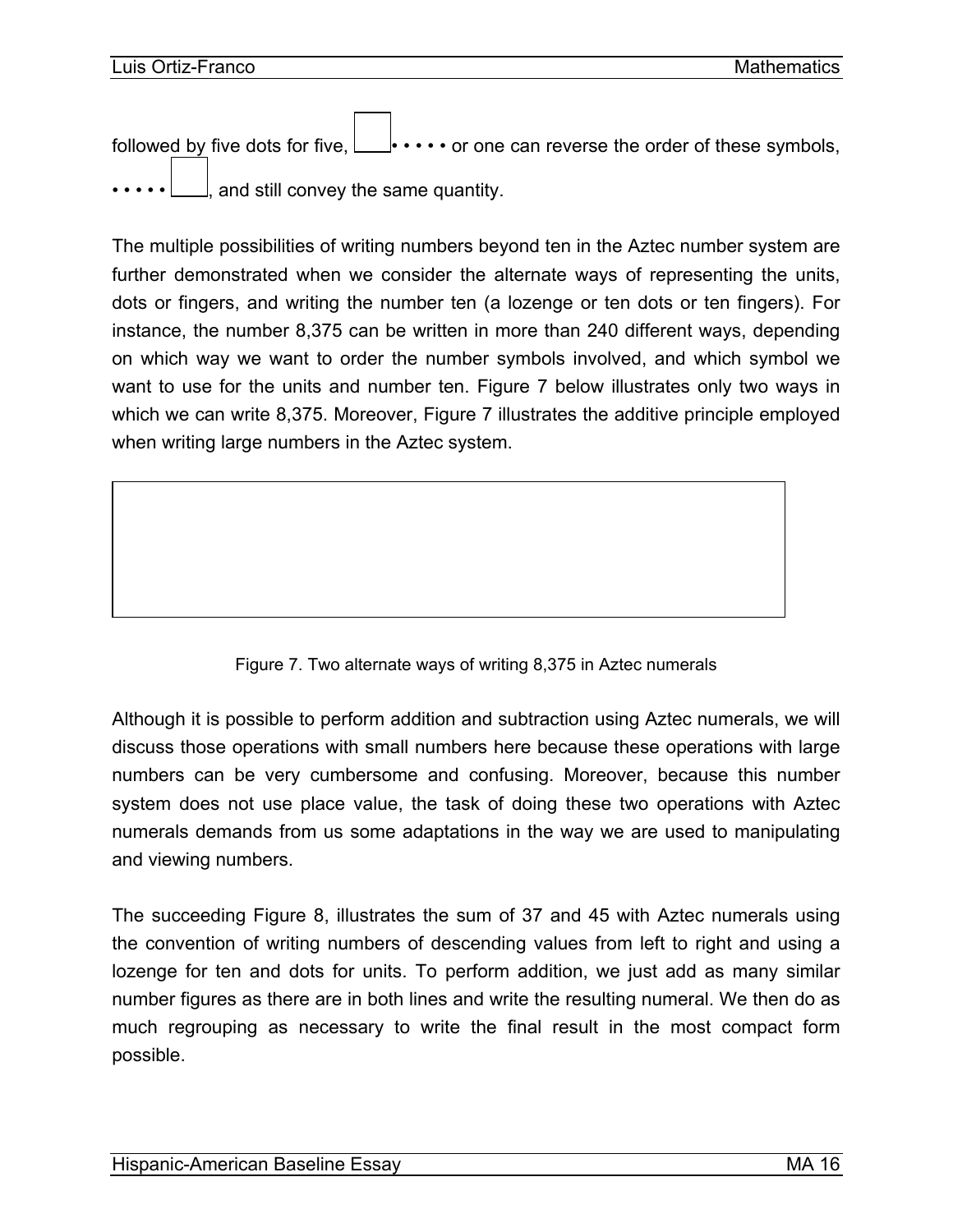

Figure 8. The sum of 37 and 45 with Aztec numerals: (a) shows the result before regrouping; (b) illustrates the intermediate step of regrouping ten dots into a lozenge; and (c) shows the final form of 82 after regrouping two lozenges into a flag

Following the same convention in writing numerals as in Figure 8, the subtraction of 19 from 46 is illustrated in Figure 9, below. To perform subtraction, sometimes it is necessary to replace larger numerals with equivalent quantities using number figures of lesser value. For example, a flag representing twenty can be replaced with two lozenges and a lozenge can be replaced with ten dots, and so on for other replacements that might be needed. After these adjustments are made, subtract the number figures in the bottom line from similar number figures in the top line. In other words, we cancel an equal number of similar figures in the top and the bottom lines, and the remaining numeral is the desired result.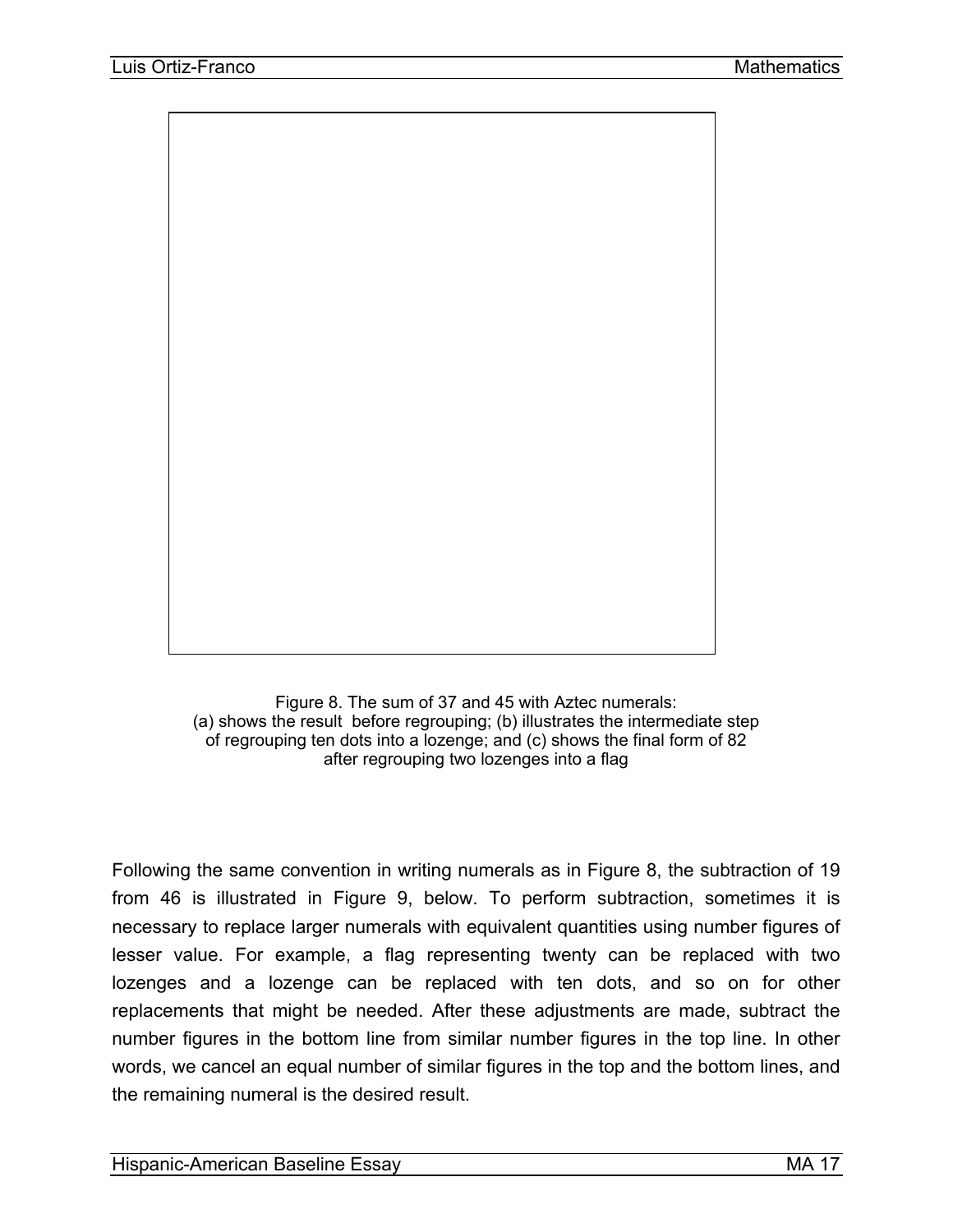<span id="page-19-0"></span>

 Figure 9. The subtraction of 19 from 53: (a) illustrates the two numbers, 53 and 19, and (b) shows the result, 34, after one lozenge is replaced with ten dots and one flag is replaced with two lozenges, and the appropriate cancellations are carried out

#### **Origins of the Aztec Vigesimal System**

The literature on the Aztec number system does not mention other cultures using a similar system. Hence, we cannot say whether the Aztec vigesimal number system was created by the Aztecs or they borrowed it from another culture.

The history of the Aztec civilization indicates that the Aztecs moved around from place to place until they established their home base in Tenochtitlan, now México City, in July 1325. The Aztec empire was conquered by the Spanish in 1521. Sometime during these intervening 200 years, the Aztecs developed their written language as we know it today. However, it is not clear precisely when during those two centuries the Aztecs began to write their numbers as described above.

However clumsy and cumbersome the Aztec number system is, the simple fact that the Aztecs represented their numerals in written symbolic form allowed them to manipulate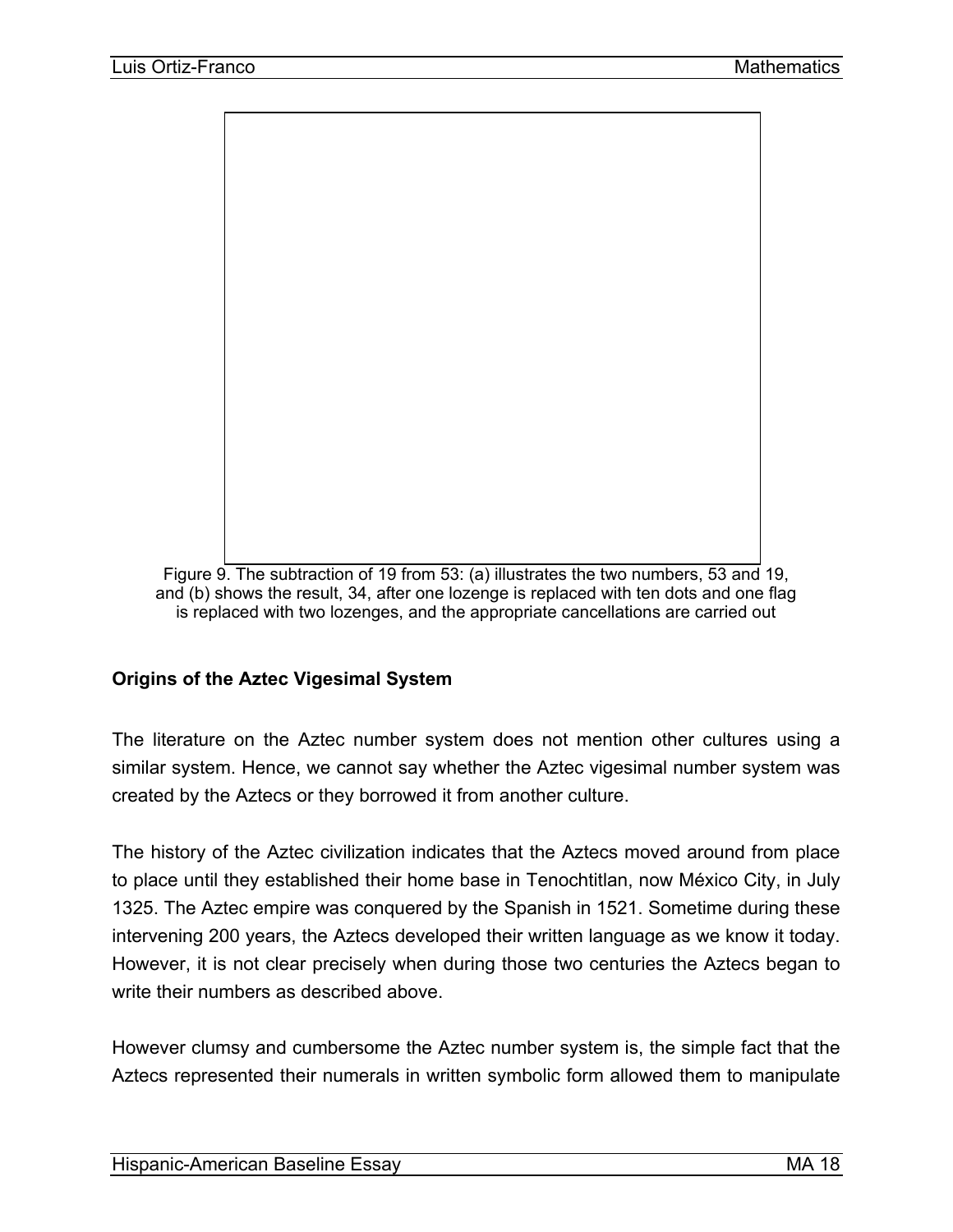those symbols in order to carry out mathematical calculations—quite an intellectual achievement.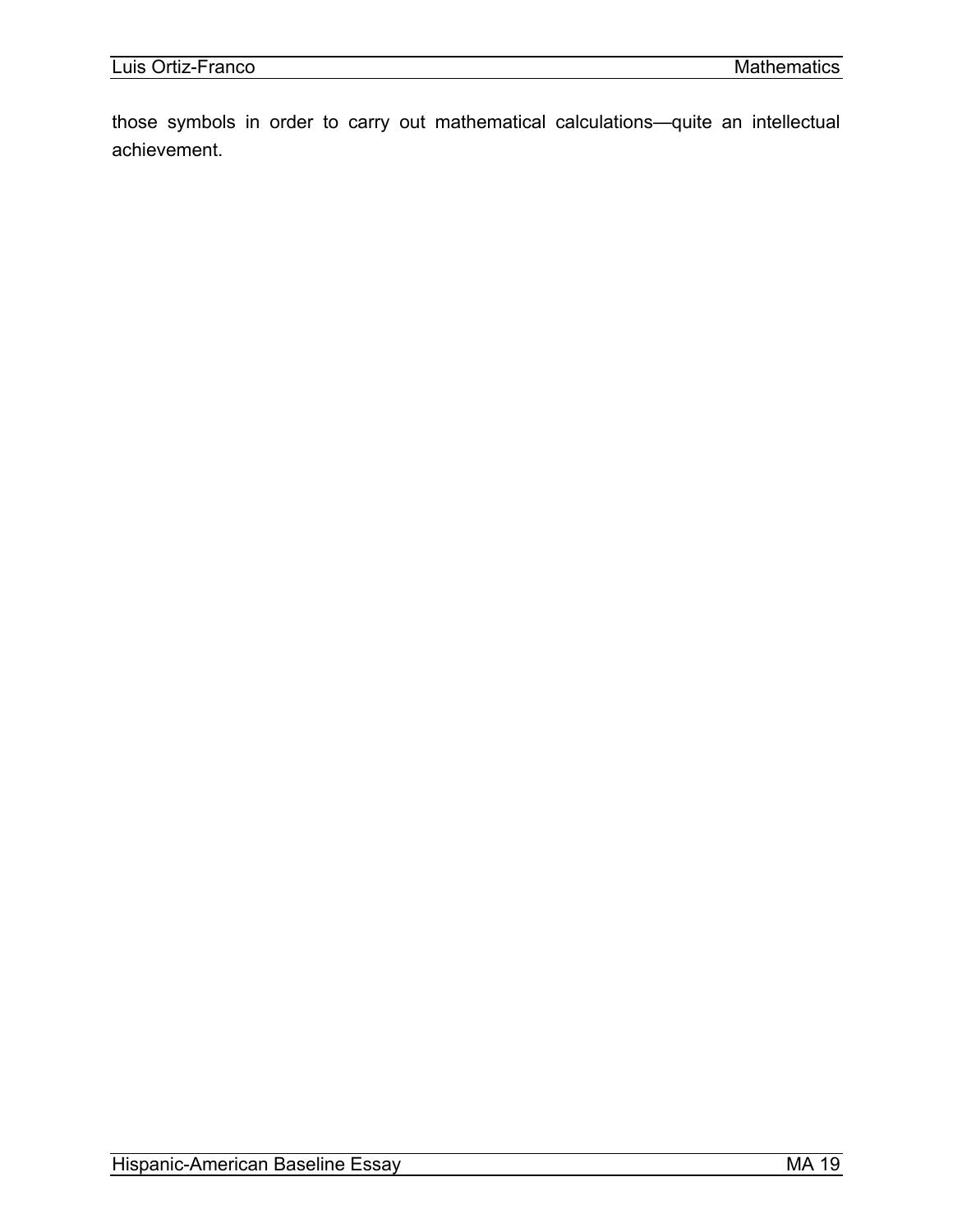#### <span id="page-21-0"></span>*Recommendations to Teachers*

The variety of ways of writing numbers in the Aztec vigesimal system makes it impossible to suggest any single method to adapt this number system to the classroom. However, the paragraphs below outline some practical ideas on how to demonstrate some aspects of the Aztec vigesimal system in the classroom.

Teachers should adopt the convention of writing the units using dots and the number ten using the lozenge. Furthermore, the convention of writing numerals by writing the symbols for numbers in descending order from left to right is very practical. These three conventions will eliminate some of the confusion that may arise from using different symbols for the units, and the number ten, and may eliminate the confusion from mixing the order of the number symbols. We must realize, however, that even these conventions, if adopted, will not eliminate the cumbersome aspect of doing mathematics with Aztec numerals.

Alternatively, instead of teachers making these decisions they can seize the opportunity to promote creativity by allowing students to decide for themselves. These classroom activities may be done individually or in groups. A group activity of this type encourages two desirable educational goals: communication and collaboration in the mathematics classroom.

The ideas mentioned in the paragraph above illustrate one way of implementing three aspects in mathematics education advocated by the NCTM Curriculum and Evaluation Standards (the Standards): creativity, communication, and collaboration. However, this essay promotes these activities in a multicultural mathematics context not mentioned in the NCTM document.

Teachers in grades K-2 are in a good position to use Aztec numerals in doing addition and subtraction as long as the numbers involved are not too large. Even doing addition and subtraction with numbers larger than forty can be cumbersome. Teachers in grades 2-12 should limit their discussion of Aztec numerals to topics related to demonstrations of how different cultures have their own conventions of writing numbers. Activities or assignments at these latter grade levels may include asking students to generate as many ways as possible to write a numeral, say 675 or 8,375, using Aztec number symbols.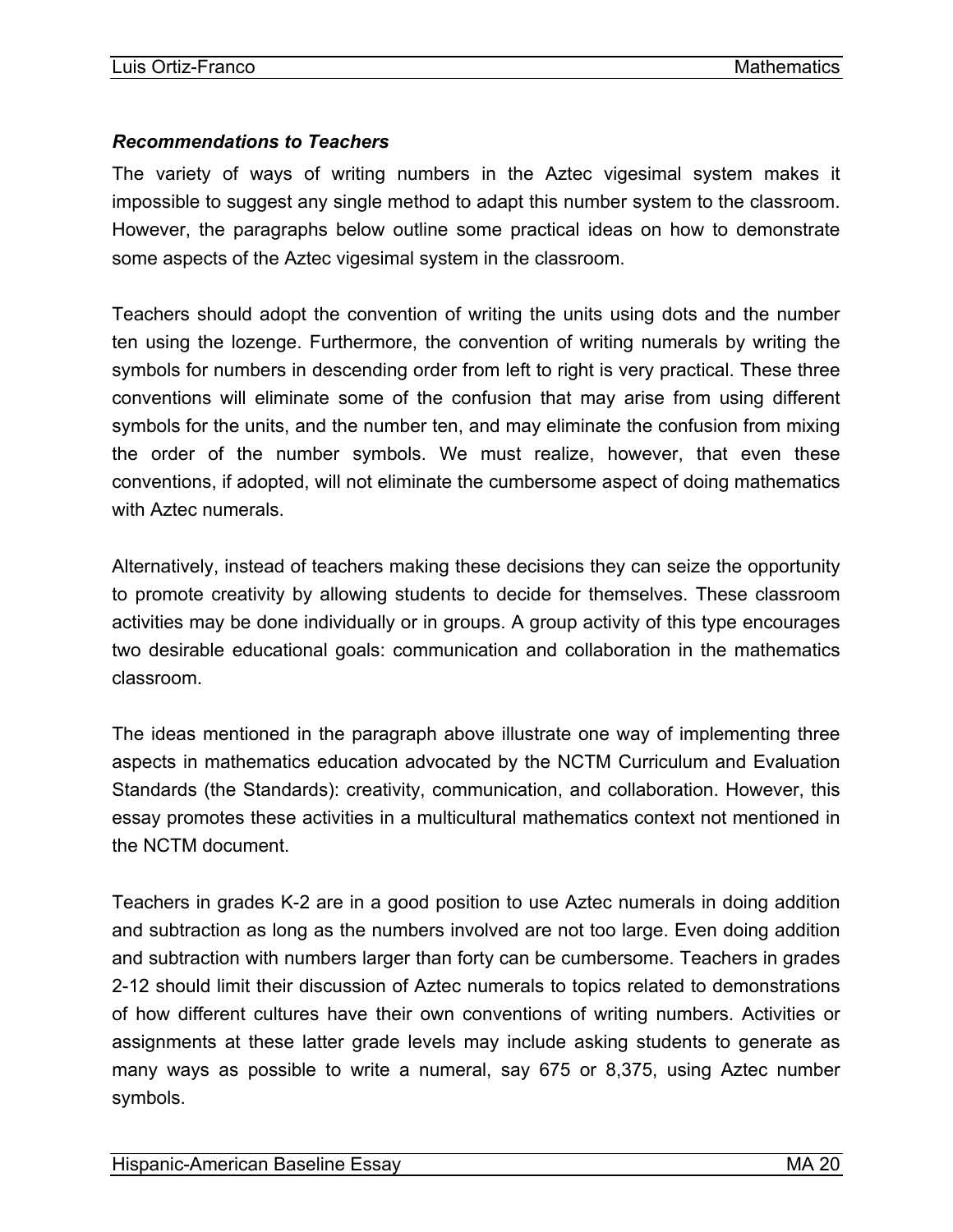#### <span id="page-22-0"></span>**Decimal System of the Incas**

As far as we know, the Inca civilization of Perú was the most advanced pre-Columbian culture in South America. Unlike the Olmecs and the Aztecs, neither the Incas nor those cultures that preceded them for over 2,000 years in South America had a writing system (Von Hagen, Ed., 1969, Footnote No. 2, pp. 39-40; McIntyre 1984, p. 30). They gave their numbers a physical representation in a system of knotted strings called *quipus*. The *quipu* was a twisted woolen cord or rope upon which other smaller cords of different colors were tied.

The color, length, and number of knots on the *quipus*, the distance of one knot from another, and turns within a knot, all had their significance (Cajori 1928b, p. 12; McIntyre 1984, p. 30). By these knots, the Incas counted from one to ten, from ten to one hundred, and from one hundred to one thousand (von Hagen 1969, p. 174), using a base-ten system (McIntyre 1984, p. 31; Zepp 1992, p. 42). In this decimal system a string with no knots signified zero, thus making it evident that the Incas understood the concept of zero (McIntyre 1984, p.31). For additional comments on the *quipus* and the possible ways of representing large numbers in a single string, please consult Ascher (1981 and 1992) and the essay "American Indian Mathematics Traditions and Contributions" in this Baseline series.

To represent numbers in the *quipu* system, the farthest string to the right is for the units, the next string to the left is for the tens, the next string to the left is for the hundreds, and so on, just like the place value of digits in our own decimal system. The number of knots on a given string indicates the number of units in that particular place value. Figure 10 below shows the representation of several numbers in the quipu system.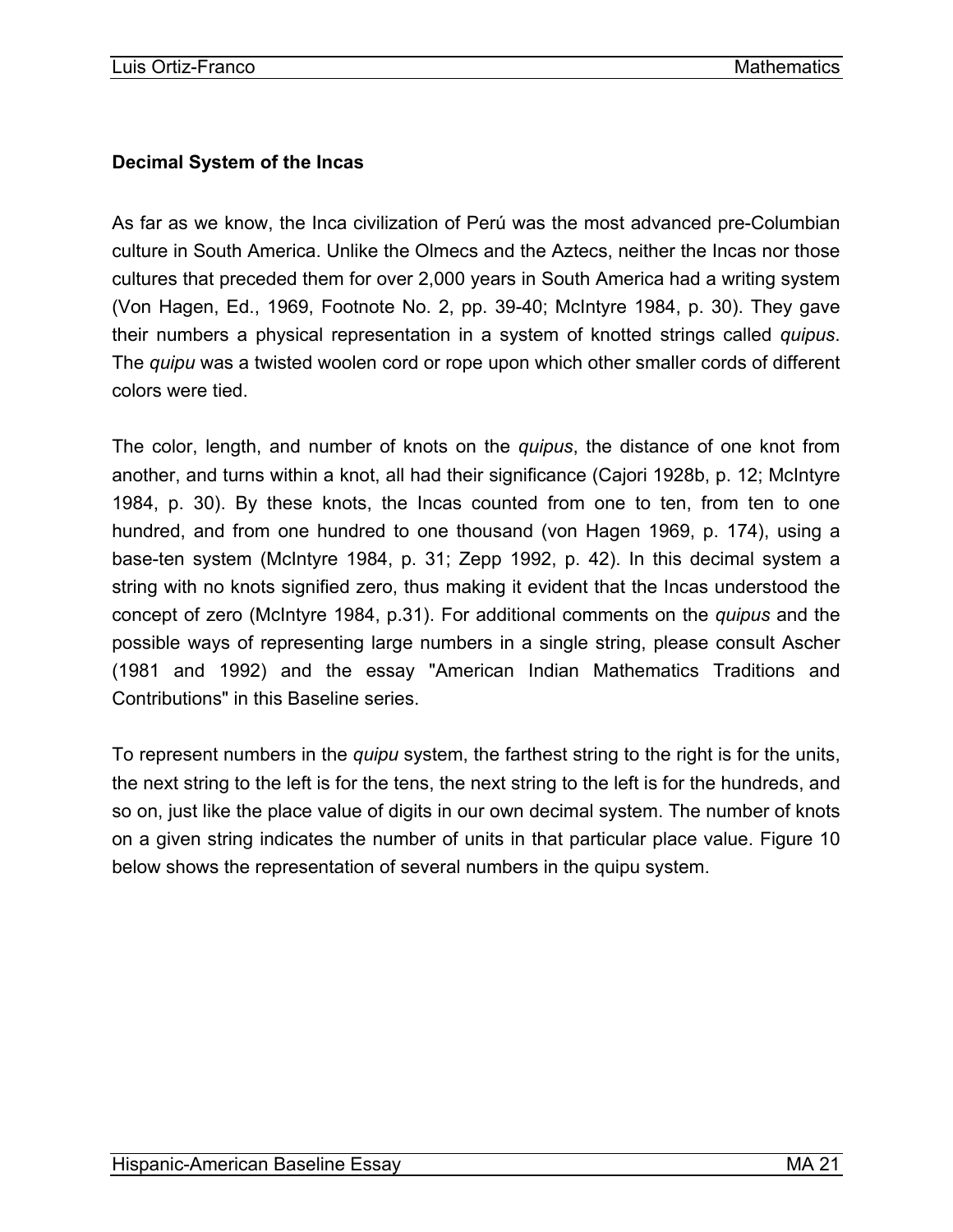

Figure 10. *Quipus* representing the numbers 302; 1,015; 30,184; and 15

McIntyre (1984, p. 31) says that *quipus* were not used to compute, and Zepp (1992, p. 42) cites sources stating that the Incas performed calculations on some sort of abacus. However, Cajori (1928b, p. 12-13) shows a picture of a *quipu* that illustrates the possibility of a sum of four numbers in a *quipu*. But, it is quite plausible that the sum of the four numbers that Cajori refers to might have been done using an abacus and the result recorded on a *quipu*, because he also says that the *quipus* were not adapted for computation (Cajori 1928b, p. 13). In any event, the Incas used the *quipus* as a mnemonic system to aid the memory (von Hagen, Ed.,1969, Footnote No. 2, pp. 39-40).

*Quipus* were used to keep account of provisions in storehouses, population census (von Hagen, Ed., 1969, pp. 105 and 163), tabulation of crop and livestock production (McIntyre 1984, p. 30), and other matters, such as events that took place in the kingdom. Different colors of strands were used to record different things. The number of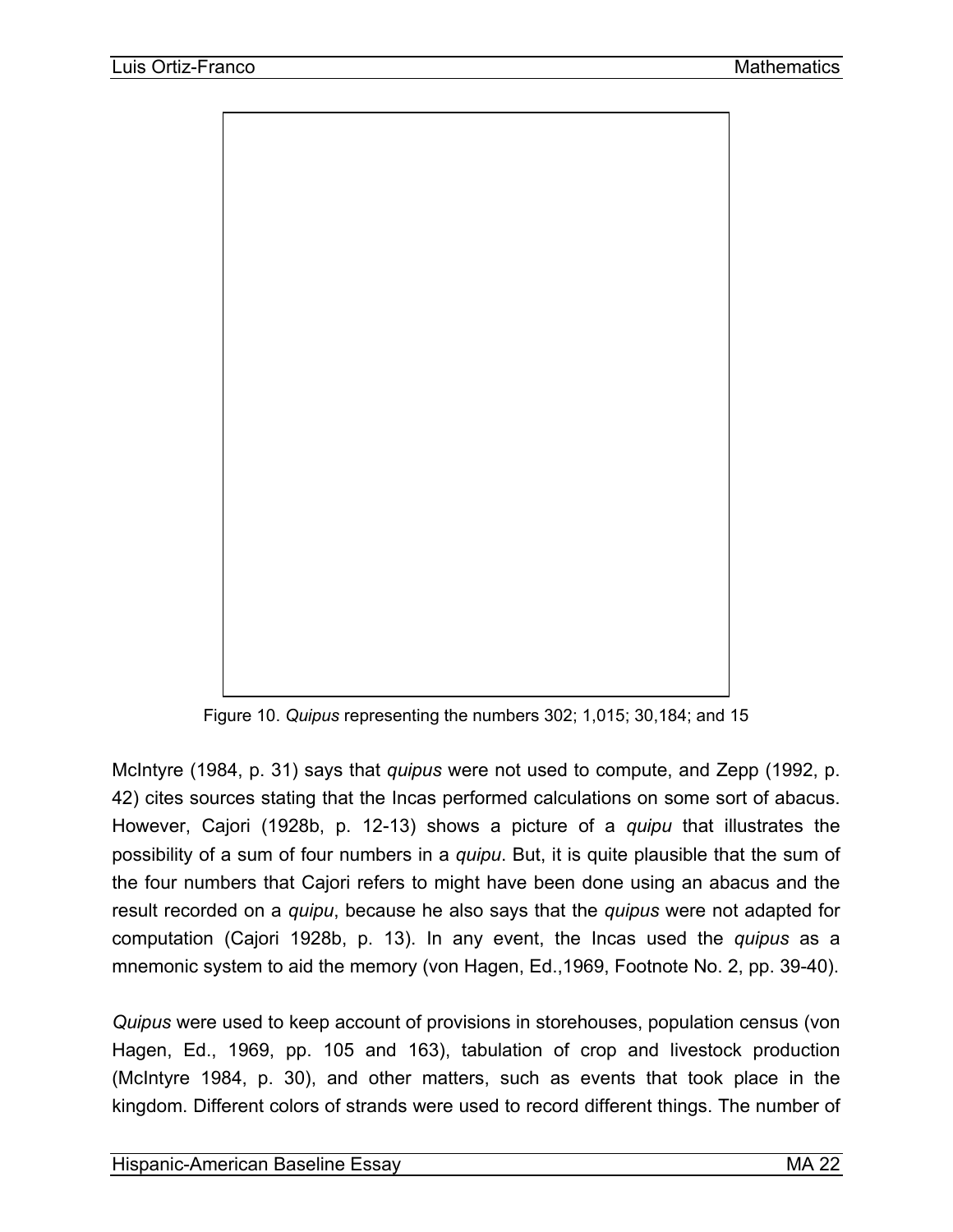knots in a string, the number of twists in the knots, and the colors of the strings conveyed information that could only be interpreted or remembered by specialized people called *quipu-camayocs* ("rememberers"). Figures 11A, 11B, and 11C, below, show examples of how complex the *quipu* system could be.



Figure 11A



Figure 11B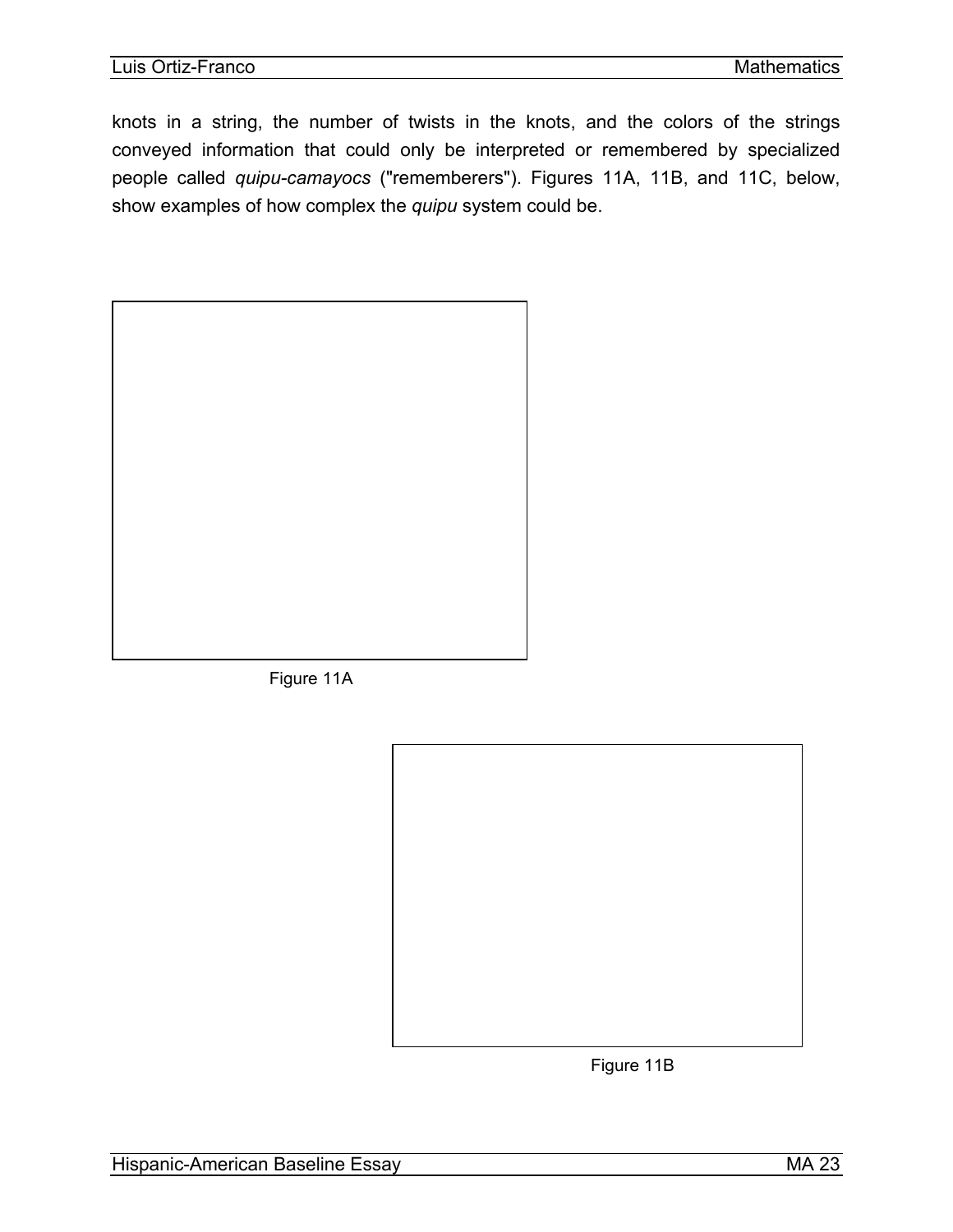

Figure 11C

Figures 11 A, B, C. Examples of elaborate *quipus* that served the Incas to record quantitative and historical data; Source: Loren McIntyre (1984). "The Incredible Incas and Their Timeless Land." *National Geographic*, page 30.

The Incas were so sophisticated in the use of the *quipus* that some scholars theorize they transcribed sounds of their language into numbers (Zepp 1992, p. 42). This is quite possible when we consider that according to von Hagen (1969, p. 187), *quipucamayocs* could relate in a sequential order events that had taken place in the kingdom, as is done in ballads and lays. Moreover, McIntyre (1984, p. 89) says that many ordinances were recorded in *quipus*, such as time limits on the mourning for the dead, restrictions on women's activities in time of war, and conditions governing the performance of marriages. Furthermore, McIntyre (1984, p. 118) states that, during civil wars, the Incas customarily burned the *quipus* and killed the *quipu*-*camayocs* to erase the past.

The conquering Spaniards in 1532 and thereafter also burned rooms full of *quipus* to stamp out "pagan" practices, and they even seized personal *quipus* (McIntyre 1984, p. 31). The cultural value of the loss of so much historical data is incalculable. We will never know the mathematical calculations that the Incas might have performed with *quipus* and abacuses in the process of building their amazing aqueducts and road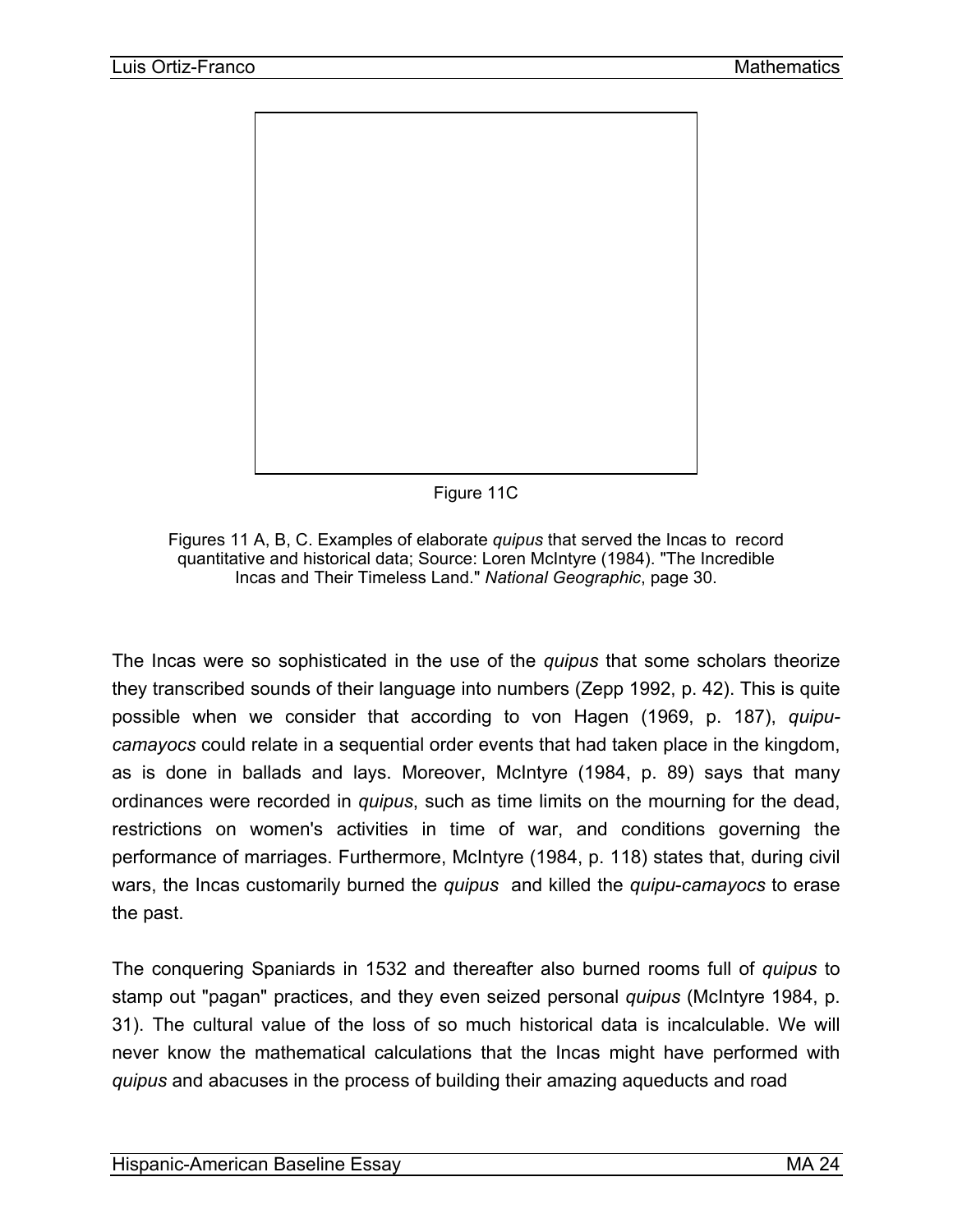<span id="page-26-0"></span>systems. These architectural and engineering accomplishments required the use of sophisticated indigenous mathematical techniques that took many years to develop. We also know that the Incas recorded their considerable astronomical knowledge in *quipus* (Cajori 1928b, p. 13). Even though thousands of ancient *quipus* are frequently unearthed by archaeologists in Inca ruins, without "remembers" to interpret these records, the strings are silent.

#### **Origins of the Inca Decimal System**

Because neither the Incas nor the South American cultures preceding them had a writing system, it is difficult to trace the cultural development and the systems of cultural transmission in Perú. This obstacle prevents us from pinning down an approximate time when the Incas or their predecessors began to mathematize their environment using *quipus*. However, modern archaeological techniques reveal that for some 4,500 years before the Incas, human culture was blossoming in Perú.

A brief summary of the history of pre-Columbian civilizations in Perú is offered by von Hagen 1961, pp. 408-418. The highlights are as follows: Archaeological evidence shows the presence of weaving and agriculture in Perú as early as 3000 B.C. and the presence of pottery around 1,500 years later. The first culture of prominence was Chavin at around 1200 B.C. (pp. 410-411). A wave of experimentation in weaving and pottery by many cultures in the region took place between 400 B.C. and A.D. 400. Subsequently, a period of high craftsmanship in architecture, ceramics, and weaving and the presence of cities occurred around A.D. 400-1000 (p. 411). Between A.D. 1000 and 1300, the empire of Tiahuanaco was the dominant civilization in Perú and Bolivia (pp. 414-415). The Chimu Empire, A.D. 1000-1466, ruled in Perú and Ecuador. It was the last of the larger cultures to offer opposition to the Incas (p. 417).

The Inca Empire dawned in A.D. 1438 and lasted until A.D. 1532 when Francisco Pizarro led a band of Spaniards to conquer this mighty culture. At their height, the Incas extended their dominion about 2,500 miles and left their stamp in Perú, Bolivia, Ecuador, Colombia, Chile, and Argentina (McIntyre 1984, p. 12). However, because none of the cultures that thrived for 4,500 years in this region had writing, we do not know when the Incas or their predecessors created the *quipu* system that included the concept of zero.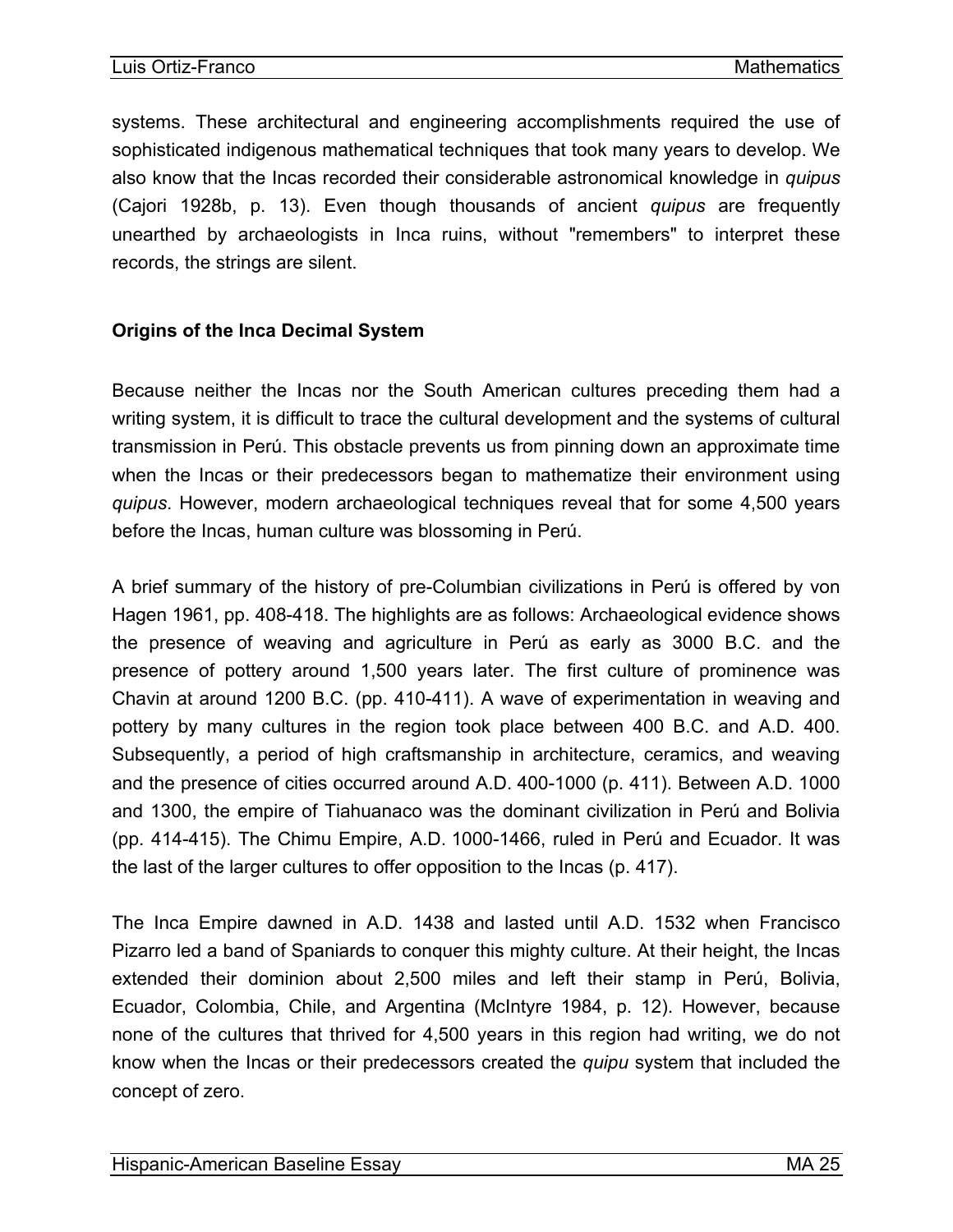#### <span id="page-27-0"></span>*Recommendations to Teachers*

Because the decimal number system represented in *quipus* works precisely as does our own decimal system, teachers can adapt the Inca system of numeration to any activity in mathematics classes that involves addition or subtraction. Admittedly, tying seven or nine knots on a string becomes tedious, but this can be overcome by replacing knots with beads to represent units on a string. Moreover, beads of different colors can stand for reference to different objects or people. Thus, a teacher can encourage students to create games with codes in the *quipu* system using beads of different colors.

Another idea for teachers is suggested by Zepp (1992, p. 44): assign the numbers from one to twenty-six to the letters of the alphabet (A=1; B=2, C=3, etc.) and have students write their names or messages to each other in *quipu* code. Although Zepp does not mention the use of beads, his idea can be easily implemented using beads of different colors to make the code games more exciting for children.

# **COMMENTARY ON PRE-COLUMBIAN MATHEMATICS**

Because of space limitations for this essay, we have limited our discussion to three pre-Columbian civilizations that flourished in what is now Latin America. But consistent with the basic notions of ethnomathematics—that groups of people create counting or number systems to mathematize the phenomena around them and their cultural experiences—other pre-Columbian civilizations had their own mathematical conventions.

For instance, Harvey and Williams (1986, pp. 237-259) argue that the Texcocans, contemporaries of the Aztecs who also thrived in what is now México City, had a positional number system even though they did not have a special symbol for zero. They wrote their numbers differently from the Aztecs and the Olmecs. For additional articles on this general topic, the interested reader on pre-Columbian mathematics should consult Closs (1986).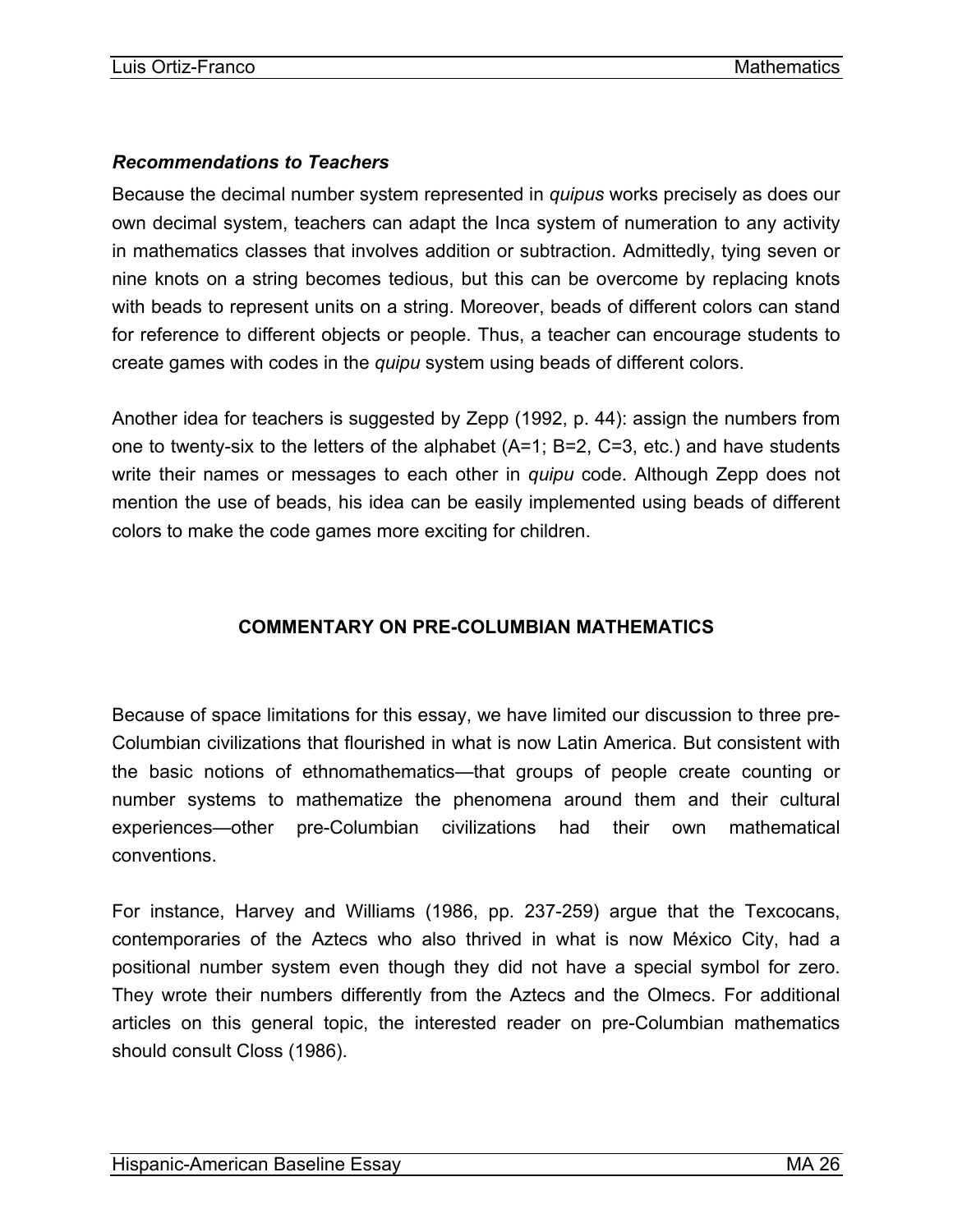From an historical perspective, the transition from oral forms of thought to the written or symbolic representation of concepts and ideas signifies a sophisticated level of both cognitive and cultural development. For many people, mathematical thought is one of the most abstract intellectual activities. In mathematical circles, number systems that do not include a symbol for zero, and its associated role in writing numerals following a place-value convention, are not as advanced as those number systems that do. From cognitive, cultural, and mathematical perspectives, the three pre-Columbian number systems described in this essay illustrate three different levels of mathematical thought that flourished in the New World prior to the conquest.

From a mathematical point of view, the Aztec number system is considered to be less sophisticated than the Olmec and Inca number systems because it did not include either a symbol for zero or the concept of place value. On the other hand, although the Inca decimal system did include a symbol for zero and place value, the Incas did not reach a level of cultural development that allowed them to use written symbols for their numerals, as did the Aztecs and the Olmecs. The Olmecs, however, reached both of these advanced levels of mathematical thought (symbolic representation of zero and use of place value in numerals) much earlier than either the Aztecs or the Incas.

The use of zero to represent numerals in a place-value convention is considered to be a watershed development in mathematical thought. Such an important accomplishment has occurred only three times in the history of civilization. The Olmecs of Mesoamerica have the distinction of being the first culture in the world to have achieved this intellectual landmark, at around 1200 B.C. The next time this mathematical achievement occurred was around 499 A.D. in India, and the third time was with the Inca culture sometime between 1438 and 1532 A.D. Thus, there is indeed a heritage of excellence in mathematics in the culture of Latinos.

The recommendations to teachers outlined in the preceding three sections are but a few of the many ways in which pre-Columbian mathematics can be integrated in the classroom.

Mathematics curriculum supervisors and teachers are encouraged to consult other sources to complement those recommendations. For example, Krause (1983) includes some games of chance and number activities pertaining to the tree cultures discussed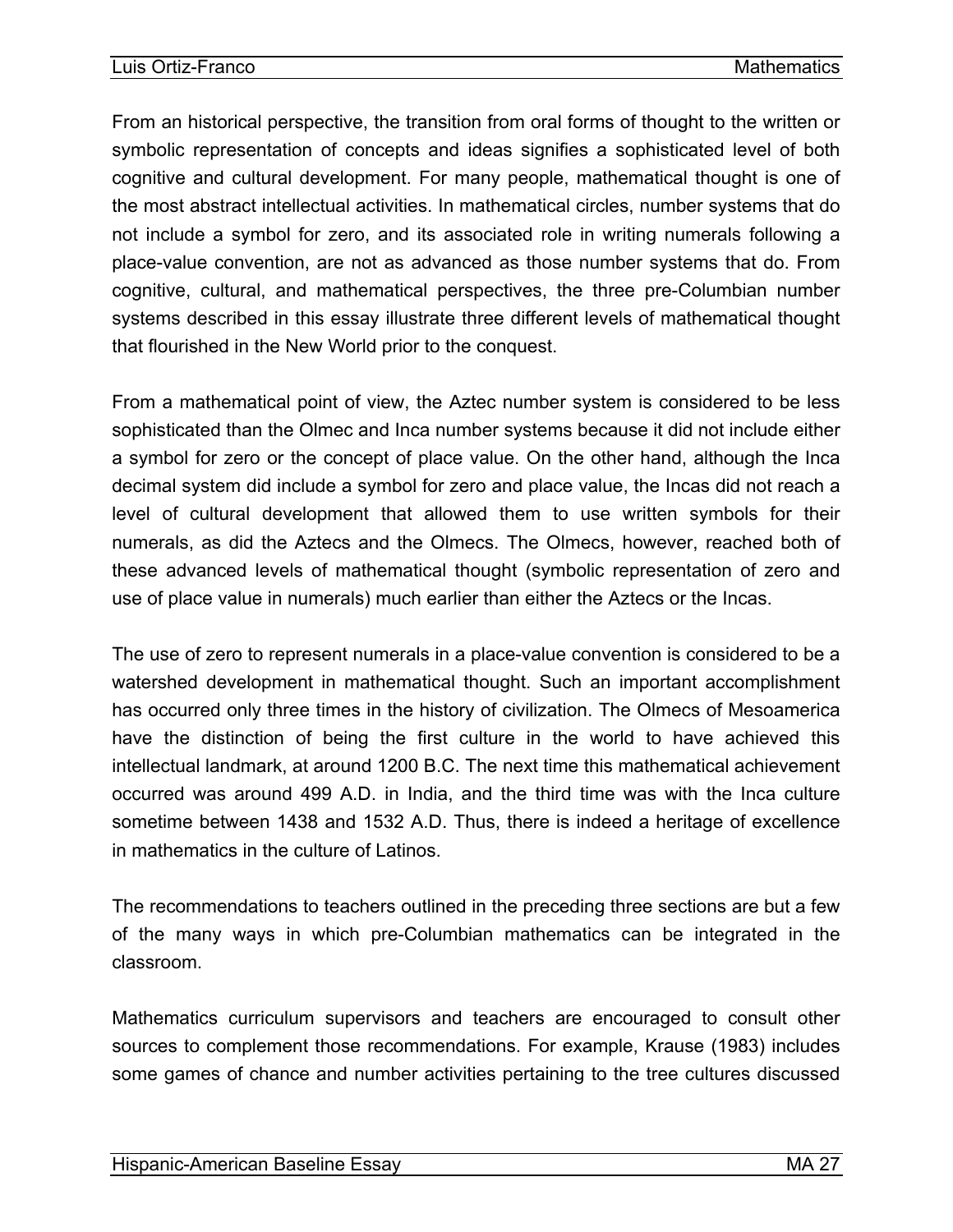<span id="page-29-0"></span>herein. The essay on American Indian mathematics traditions in this Baseline series is another source.

#### **MATHEMATICAL ACTIVITY IN LATIN AMERICA**

The accidental arrival of Columbus in the New World on October 12, 1492, marked the beginning of a 300-year period of Spanish colonial rule in Latin America which ended as early as the 1820s in some countries. The military conquest of the indigenous civilizations by Spanish soldiers was followed by the imposition of Western culture on peoples who had developed their world view hundreds, and in some places thousands, of years before the Spanish arrived. In the realm of mathematics, this meant that the mathematical systems and practices of these cultures were supplanted, as part of the process of domination, by the Hindu-Arabic decimal system used by the Spanish.

México and Perú were the two focal points of Spanish colonial rule in Latin America. The first two European-style universities in the New World were established in these two countries in the middle of the sixteenth century: the University of México in México, and the University of San Marcos in Lima, Perú. Without seeing copies of the curriculum of these two universities, it is reasonable to expect that mathematics was taught. The following facts make it evident that there was some interest in mathematics in colonial Latin America.

The currents in mathematical activity in Spain during the sixteenth through the early part of the nineteenth century had an influence in Latin America due to Spanish colonial policies. There were two main lines of mathematical thought in sixteenth-century Spain: the arithmeticians, or calculators, and the algebraists. The algebraists devoted their attention to more abstract mathematics than the arithmeticians, or calculators, who emphasized the applied side of mathematics. By far, there was a lot more activity in applied mathematics than in abstract or pure mathematics.

That emphasis was largely due to the need of Hispanic society to maintain its imperial power in Europe and in the New World. The Spanish empire demanded an applied science and technological infrastructure that could enable the crown to generate enough economic and military resources to keep its dominance. Commerce, navigation, mining, and metallurgy, for example, were essential economic activities for Spain that demanded applied science and technology. The mathematical documents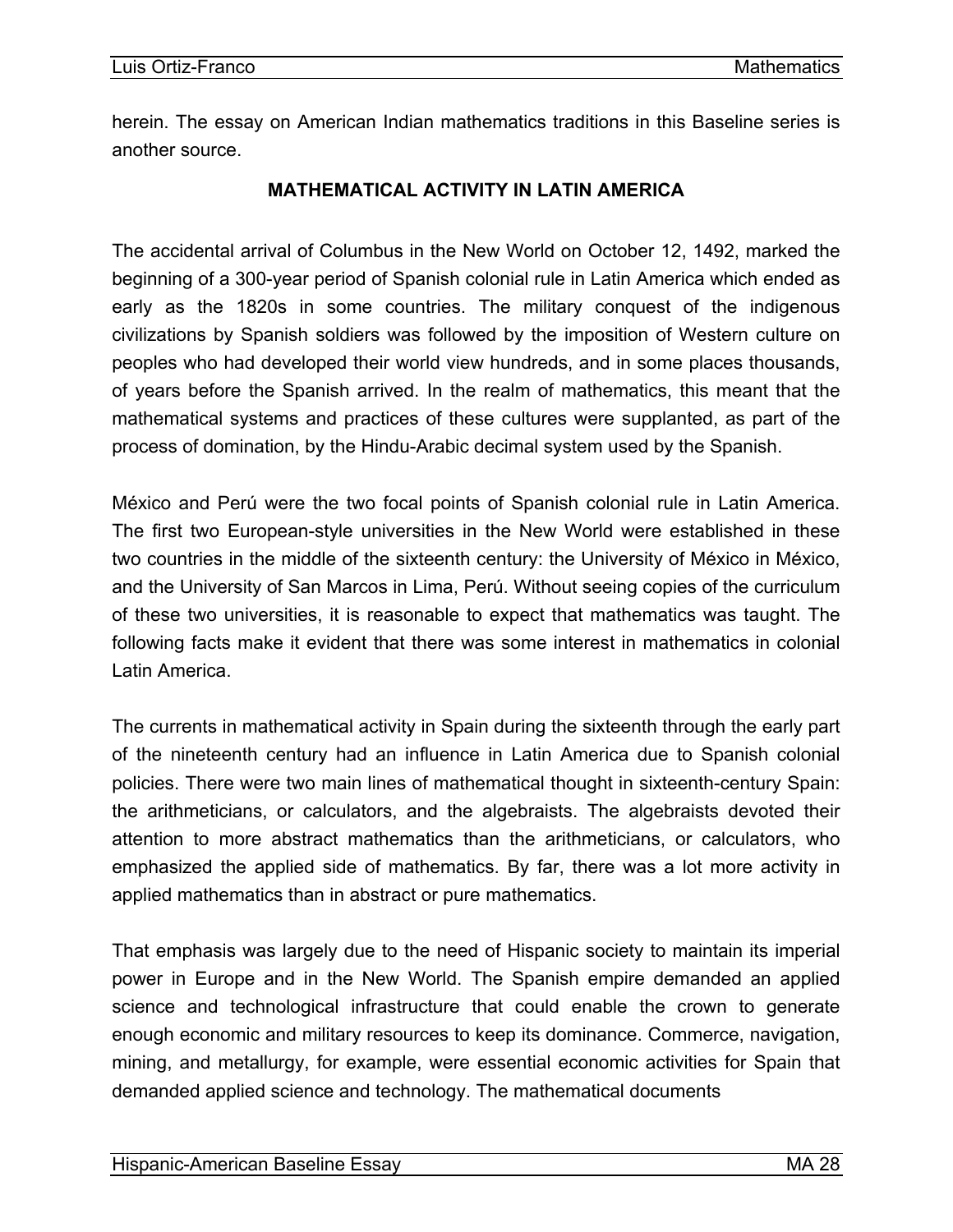published in colonial Latin America introduced topics particularly adapted to this region.

Accordingly, the first mathematical works published in the New World in the sixteenth century addressed the applications of mathematics to commerce and mining. The earliest mathematics book in post-Columbian America was published in 1556 in México by Juan Diez Freyle. Its title was *Sumario compendioso de las quentas de plata y oro en los reynos del Perú son necesarias a los mercaderes: y todo genero de tratantes. Con algunas reglas tocantes al Arithmetica.* This work addressed the need for applied mathematics in commerce and mining and was used as a manual of practical arithmetic.

In 1597 Joan de Belveder published, in Lima, Perú, *Libro general de las reducciones de plata y oro*. Shortly thereafter, Francisco Garrequilla published a similar work in México. Interest in mathematics continued on through the seventeenth century in colonial Latin America.

The first treatise on arithmetic published in the New World is the *Arte para aprender todo el menor de la Arithmetica sin maestro* by Pedro Paz, which appeared in México City in 1623. Later on in that century, the Mexican-born Carlos de Siguenza y Gongora (1645-1700) distinguished himself as an archaeologist, astronomer, and mathematician. His investigations in those disciplines won him fame in México and Europe (Parkes 1966, p. 112; and Meyer and Sherman 1969, p. 226).

In the first half of the eighteenth century, Don Pedro de Peralta Barnuevo distinguished himself in mathematics in Perú. He held the chair of mathematics at the University of San Marcos in Lima. Throughout the colonial period, the Jesuits played an influential role in the intellectual life of Latin America. Their influence was felt in all academic disciplines including mathematics. But in 1767 the Spanish crown expelled the Jesuits from Spain and its colonies.

As a result, Latin America lost hundreds of scholars, teachers, and well-trained intellectuals. Unfortunately, the tradition of intellectual activity supported and fueled by the Jesuits was suddenly brought to a halt. It took more than 100 years for Latin America to recover from this blow due to the wars of independence and civil wars that raged in the region all through the nineteenth century.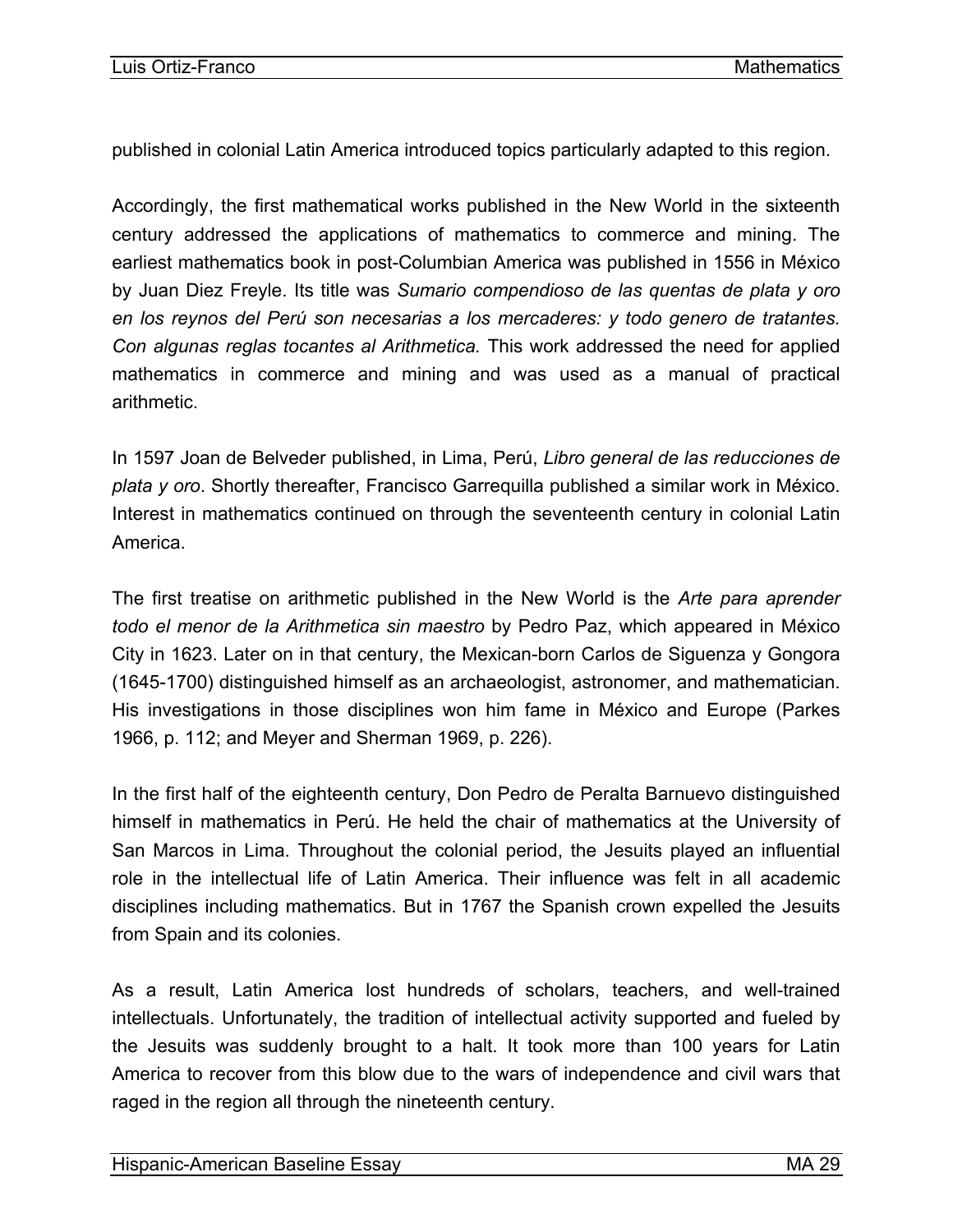<span id="page-31-0"></span>Mathematical activity increased throughout Latin America in the twentieth century. For instance, Alberto P. Calderon, born in Argentina and still alive today, developed new theories and techniques in classical and functional analysis. Although he now lives in Argentina, Professor Calderon worked at the University of Chicago for many years. He was awarded the National Medal of Science in the United States and is a member of the prestigious Academy of Sciences of the United States, France, and Argentina. He is also a member of the Royal Academy of Sciences of Spain.

Currently, there is a lot of activity in applied and abstract mathematics in México, particularly at the National Autonomous University (UNAM) and the National Politechnic Institute (Poli), both in México City, and at the Politechnic Institute of Monterrey in northern México. Mathematics education has also experienced quite an impetus at these academic institutions and elsewhere in México. Mathematicians and mathematics educators there promote their professional development through their respective organizations, the Mexican Mathematical Society, the Mexican Mathematical Education Society, and the Mexican Council of Teachers of Mathematics.

Elsewhere in Latin America, there is a flurry of activity in both mathematics and mathematics education. Professionals in these fields come together in national, regional, and international conferences. For example, mathematics educators from México, Central America, and the Caribbean hold joint annual conferences. Every four years, mathematicians and mathematics educators from throughout Latin America, and the United States convene in the Inter-American Conference in Mathematics Education. This inter-American gathering is usually funded by the United Nations and meets in a different country every time it takes place.

# **LATINO MATHEMATICIANS IN THE UNITED STATES**

Today there is a relatively large number of scientists, engineers, architects, and mathematicians in Latin American but there is a severe underrepresentation of Latinos in mathematics-based careers in the United States. While many of the professionals in Latin America have attained impressive accomplishments in their fields, we do not focus our attention on them in this essay because we do not have the information available to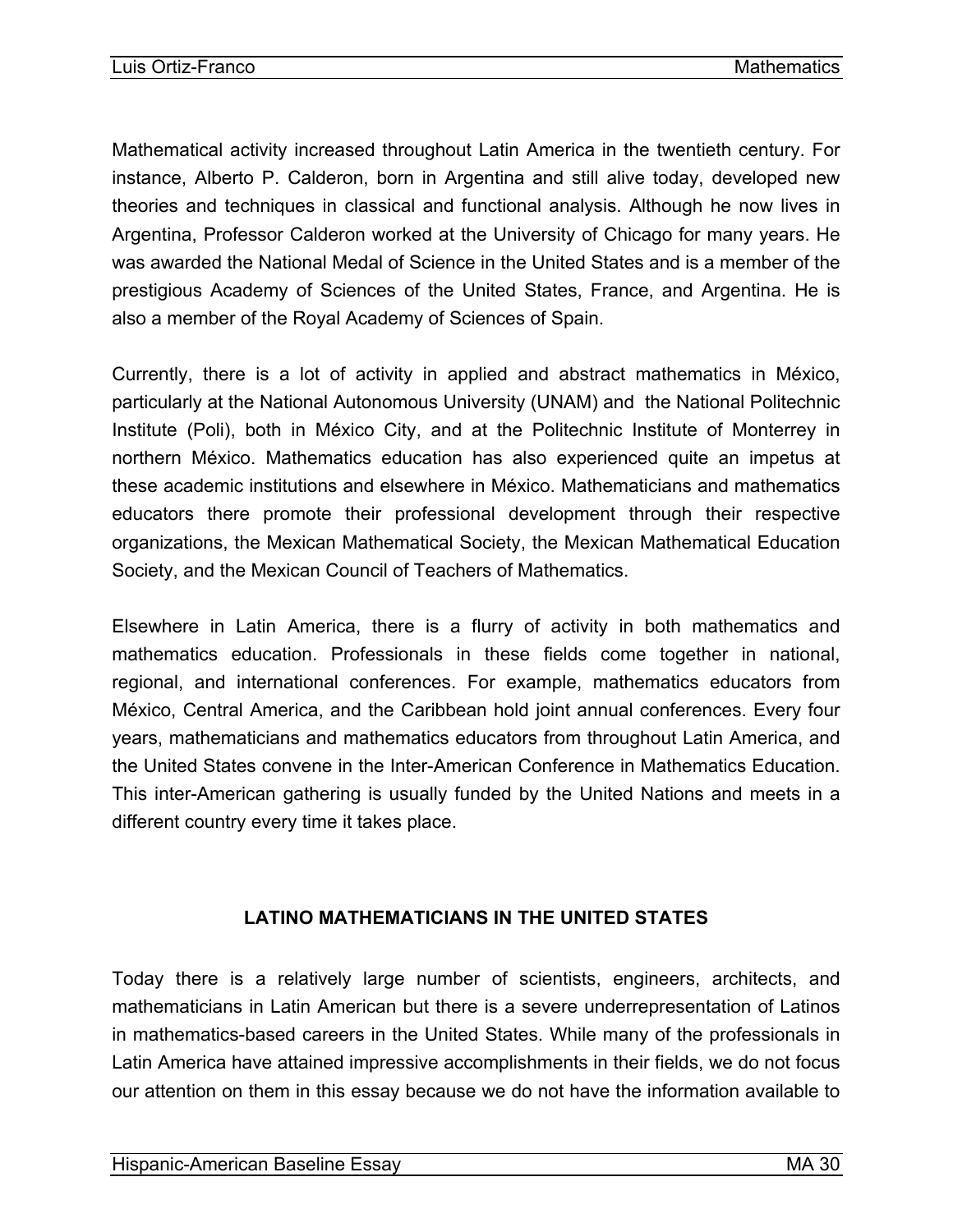<span id="page-32-0"></span>do so. Rather, we focus our attention on a few professionals in mathematics and mathematics education of Latino descent in the United States.

Statistical information about Latinos in mathematics-based careers in the United States prior to the 1970s is either non-existent or difficult to obtain. As governmental and educational agencies become more aware of the increasing percentage of Latinos in the U.S. population, the underrepresentation of this group in mathematics-based careers is becoming more widely known. The National Science Foundation (NSF) and other federal agencies have documented the phenomenon in many of their publications. Those interested in knowing more specific details about this issue may contact NSF in Washington, D.C.

Many Latinos in mathematics-based careers in the United States are active members in Latino and non-Latino professional organizations. The Society of Hispanic Professional Engineers (SHPE) and the Society for the Advancement of Chicanos and Native Americans in Science (SACNAS) are two professional organizations dedicated to promoting the participation and increasing the representation of Latinos in engineering, science, and mathematics-related fields. The following pages outline general biographical and professional data about some Latinos in mathematics and mathematics education who have provided their resumes to this author. As we shall see, several of these professionals are members of both SACNAS and non-Latino professional organizations.

The brief biographical sketches below show that Latinos have made contributions to modern abstract and applied mathematics. Specifically, they have contributed to the development of abstract and applied algebra, applied mathematics, complex analysis, computer applications, differential equations, functional analysis, mathematics education, mathematical modeling, numerical analysis, statistics, topology, and other branches of mathematics. Currently, there are some recent Ph.D. graduates and graduate students who are specializing in fractals, a very new branch of mathematics. Their contributions to this branch remain to be seen.

# **Manuel P. Berriozabal**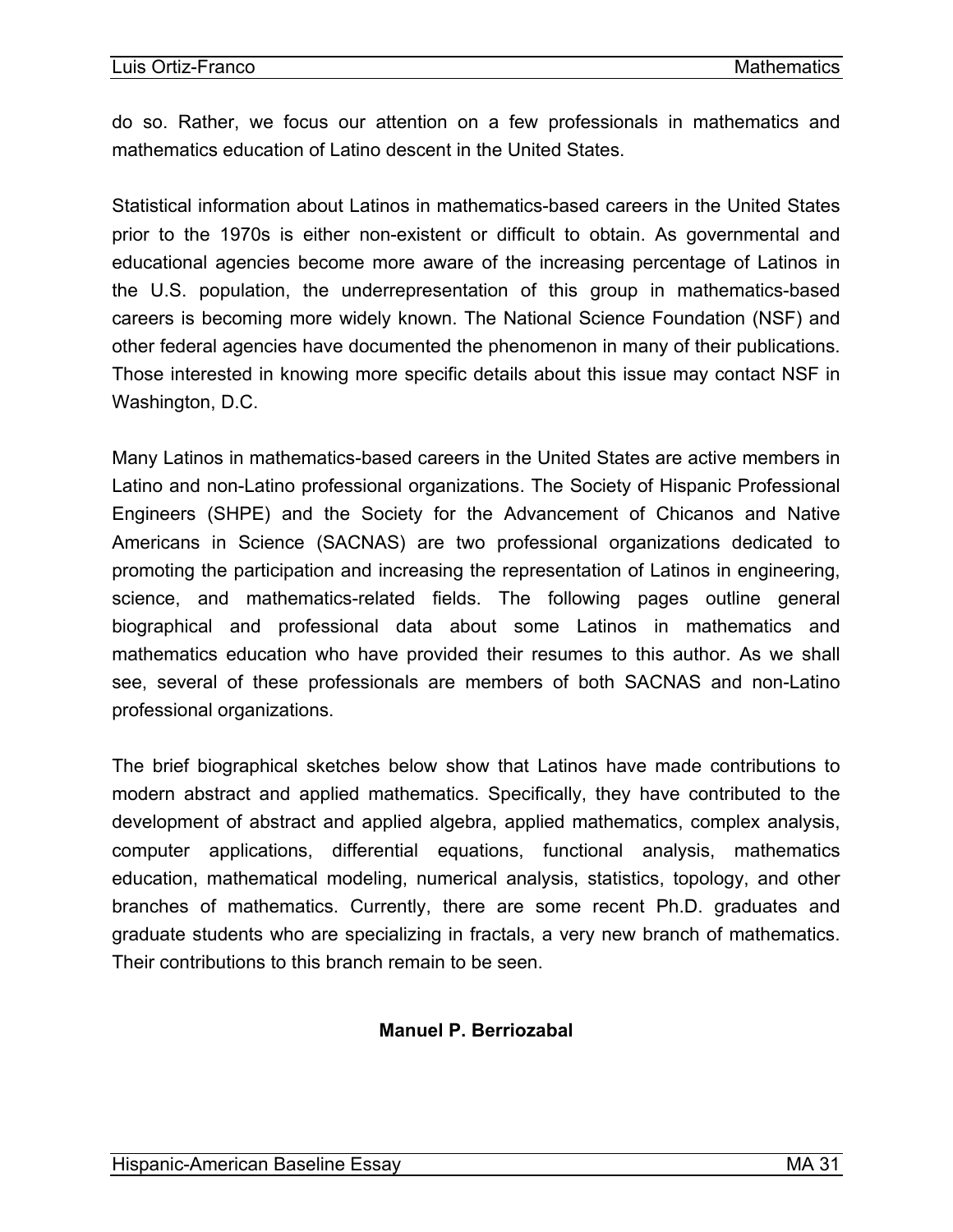<span id="page-33-0"></span>Manuel P. Berriozabal was born in San Antonio, Texas and received his Ph.D. in mathematics from UCLA in 1961. His accomplishments are many; but here we mention only a few. He has taught mathematics courses at Loyola University in Los Angeles, at UCLA, Tulane University, the University of New Orleans, IBM in Austin, Texas, and at the University of Texas at San Antonio, where he is currently teaching. Dr. Berriozabal has authored many articles on topology and mathematics education. His contributions have been cited in about seventy professional publications. Professor Berriozabal is the director and founder of the San Antonio Pre-freshman Engineering Program, which has been very successful in helping pre-college students excel in mathematics. Many of the students who have gone through the Prefreshman Engineering Program have eventually gone on to major in a mathematics-based fields in college.

Dr. Berriozabal has also administered numerous educational projects and chaired many committees in Texas and Louisiana. He has been an invited speaker and panelist in many professional and community conferences. Professor Berriozabal has received numerous awards from national and local organizations in recognition of his contributions to the mathematics education of Latinos. He is a member of the American Mathematical Society (AMS), Mathematical Association of America (MAA), the National Council of Teachers of Mathematics (NCTM), SACNAS and other professional organizations.

# **Joaquin Basilio Diaz**

The late Joaquin Basilio Diaz was born in Arecibo, Puerto Rico in 1920. He received the B.A. degree in mathematics from the University of Texas in 1920 and the Ph.D. degree in mathematics from Brown University in 1945.

He began his successful academic career as an assistant professor of mathematics at Carnegie Institute of Technology in 1946. In 1947 he moved to Brown University as an assistant professor of mathematics. In 1950 he became a research associate of the Institute for Fluid Dynamics and Applied Mathematics at the University of Maryland; he was promoted to associate research professor in 1951 and research professor in 1956. He spent the next year as a visiting professor of mathematics at Massachusetts Institute of Technology.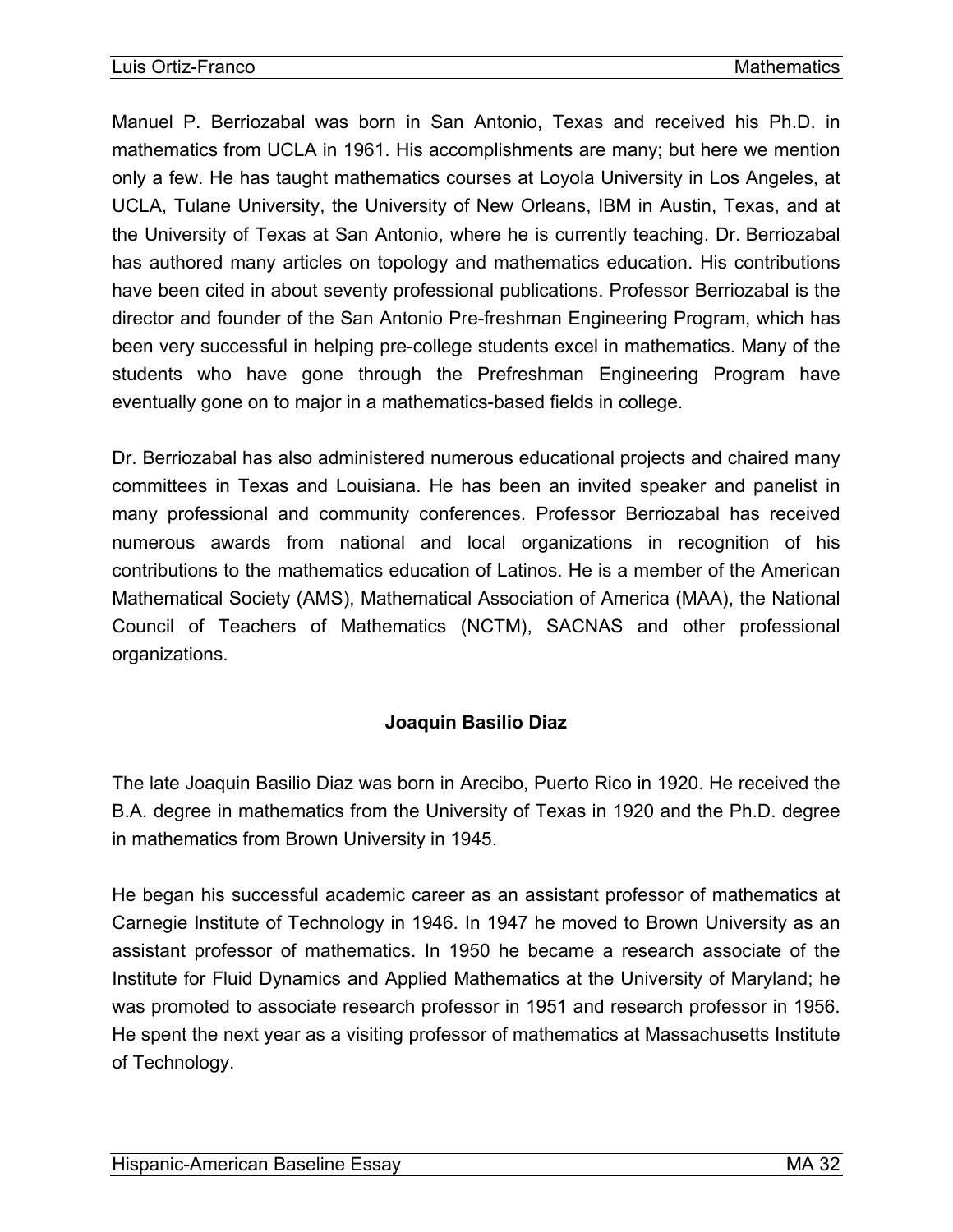<span id="page-34-0"></span>In 1966 he left Maryland to chair the Department of Mathematics at the University of California, Riverside. He left Riverside the next year and went to Rensselaer Polytechnic Institute as professor of mathematics and Albert Einstein Professor of Science. During his distinguished career he performed editorial responsibilities for numerous American Mathematics Society publications. He was also a member of AMS council.

#### **Alfinio Flores**

Dr. Alfinio Flores was born in México City and received his Ph.D. in mathematics education from Ohio State University in 1985. He is currently teaching mathematics education at Arizona State University. He has also taught math or mathematics education courses at San Diego State University in California, the National University of México, the University of Guanajuato in Guanajuato, México, and Ohio State University. He is the author of more than forty articles on mathematics education published in North American and Mexican professional journals and publications.

Professor Flores is a member of NCTM, MAA, AMS, School Science and Mathematics Association, Sociedad Matemática Mexicana, and other professional organizations. He has made presentations at numerous international, national, and local conferences on mathematics education.

#### **Alba Gonzalez**

Alba Gonzalez Thompson was born in Havana, Cuba and received her Ed.D. in mathematics education from the University of Georgia. She is currently teaching mathematics at San Diego State University and has taught at Illinois State University and in elementary and junior high schools in the United States and in the Dominican Republic. Professor Gonzalez Thompson is the author or co-author of over twenty articles and chapters in books. She has made numerous presentations in local, national, and international conferences on mathematics education.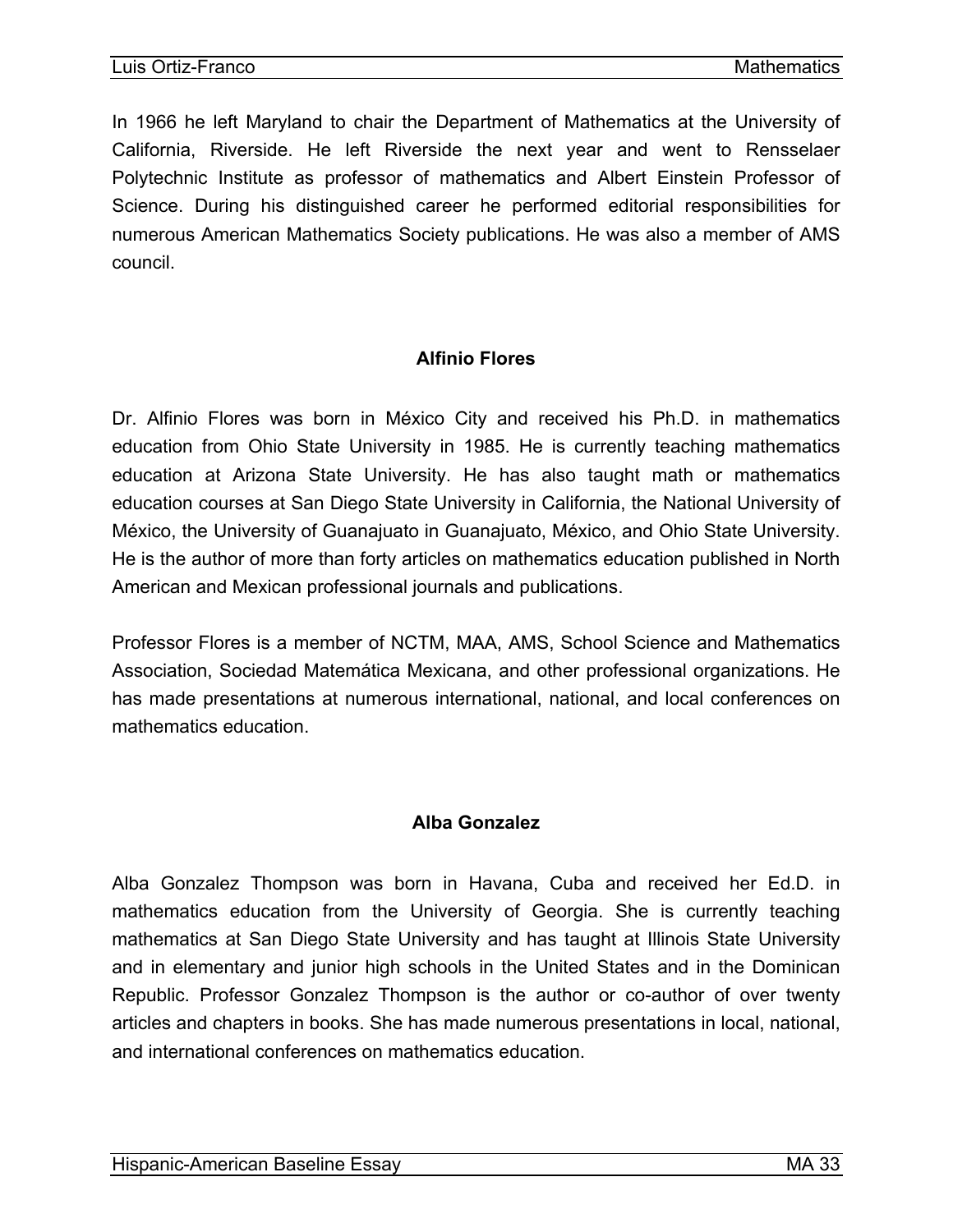<span id="page-35-0"></span>Dr. Gonzalez Thompson is a member of NCTM, American Educational Research Association (AERA), International Group for the Psychology of Mathematics Education, and several other professional organizations. She has made valuable contributions to mathematics education as a researcher and as a practitioner.

#### **Richard J. Griego**

Richard J. Griego was born in Albuquerque, New México and received his Ph.D. in mathematics from the University of Illinois in 1965. He specializes in stochastic processes and has taught mathematics and statistics at the University of California, Riverside, Instituto Politecnico Nacional in México City, the University of California, Berkeley, the University of Utah, and the University of New México. He is currently the chairman of the Mathematics Department at Northern Arizona University, Flagstaff.

Dr. Griego has worked as a research scientists for projects on space medicine and has been a visiting scientist at the Los Alamos National Laboratory. Professor Griego has been the chairman of the Mathematics Department at the University of New México and has performed numerous other administrative duties in academic settings.

Professor Griego has made valuable contributions to theoretical and applied statistics. One of his contributions to applied statistics is cited in the *Encyclopedia Britannica*. Dr. Griego is very active in conferences and projects at the national and international levels. He has collaborated extensively with mathematicians in México on statistics. Professor Griego has received well over \$5 million in grants for research and intervention programs. He has been the recipient of numerous research fellowships and honorific mentions in recognition of his academic accomplishments and his community service. Dr. Griego is a member of the American Mathematical Society, American Association for the Advancement of Science, Sociedad Matemática Mexicana, SACNAS, and other professional organizations.

#### **Cleopatria Martinez**

Cleopatria Martinez was born in Denver, Colorado and received her Ph.D. in mathematics education from the University of Colorado in 1985. Dr. Martinez is currently teaching mathematics at Scottsdale Community College in Scottsdale,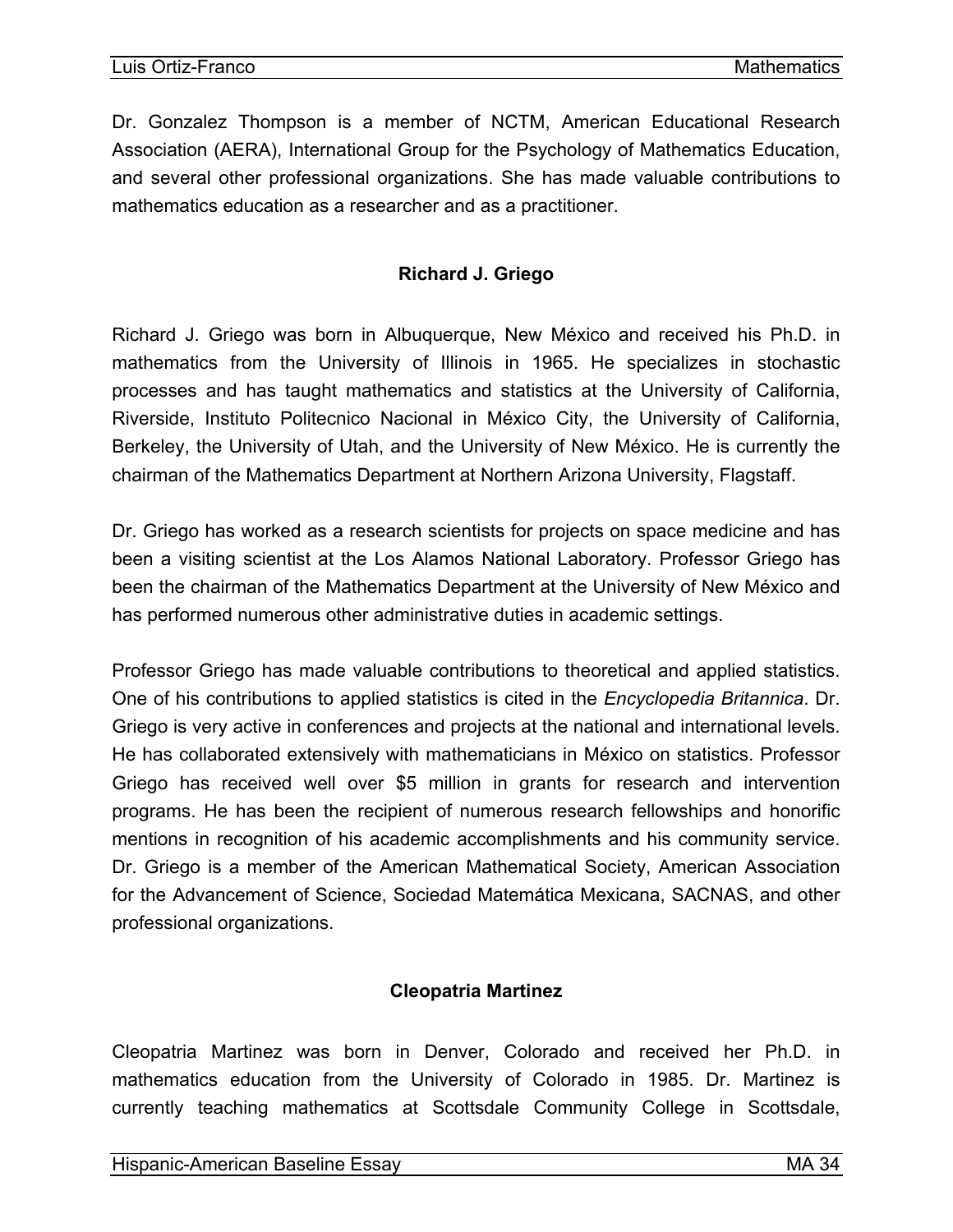<span id="page-36-0"></span>Arizona. She has also taught mathematics at Metropolitan State College in Denver, at the Community College of Denver, and in the Denver Public Schools. Dr. Martinez is active in community and professional organizations. She is a member and past officer of **SACNAS** 

#### **Daniel G. Martinez**

Daniel G. Martinez was born in Colton, California and received his Ph.D. in mathematics from UCLA in 1971. He specializes in complex analysis and statistics. He is presently a mathematics professor at California State University, Long Beach, and he has served on several university committees. Dr. Martinez has also served as president of the Southern California Chapter of the American Statistical Association.

#### **Roberto A. Mena**

Roberto A. Mena was born in Yucatán, México and received his Ph.D. in mathematics from the University of Houston in 1973. Dr. Mena is currently a mathematics professor at California State University, Long Beach and has taught at the University of Wyoming, Ohio State University, Emory University, and the California Institute of Technology.

Professor Mena is the author of numerous articles on abstract and applied algebra. He has been the chairman of the Mathematics Department at California State University, Long Beach, and has made many presentations in professional conferences. Dr. Mena is a member of the Mathematical Association of America.

# **Luis Ortiz-Franco**

Author Luis Ortiz-Franco was born in Jalisco, México and received his Ph.D. in mathematics education from Stanford University in 1977. He is currently a mathematics professor at Chapman University in Orange, California. He is the author of articles on mathematics education and is co-author of books and articles in the social sciences. Dr. Ortiz-Franco previously worked for the National Institute of Education (NIE) of the U.S. Department of Education, where he was an advocate for increasing funding to expand the the base of knowledge about the teaching and learning of mathematics among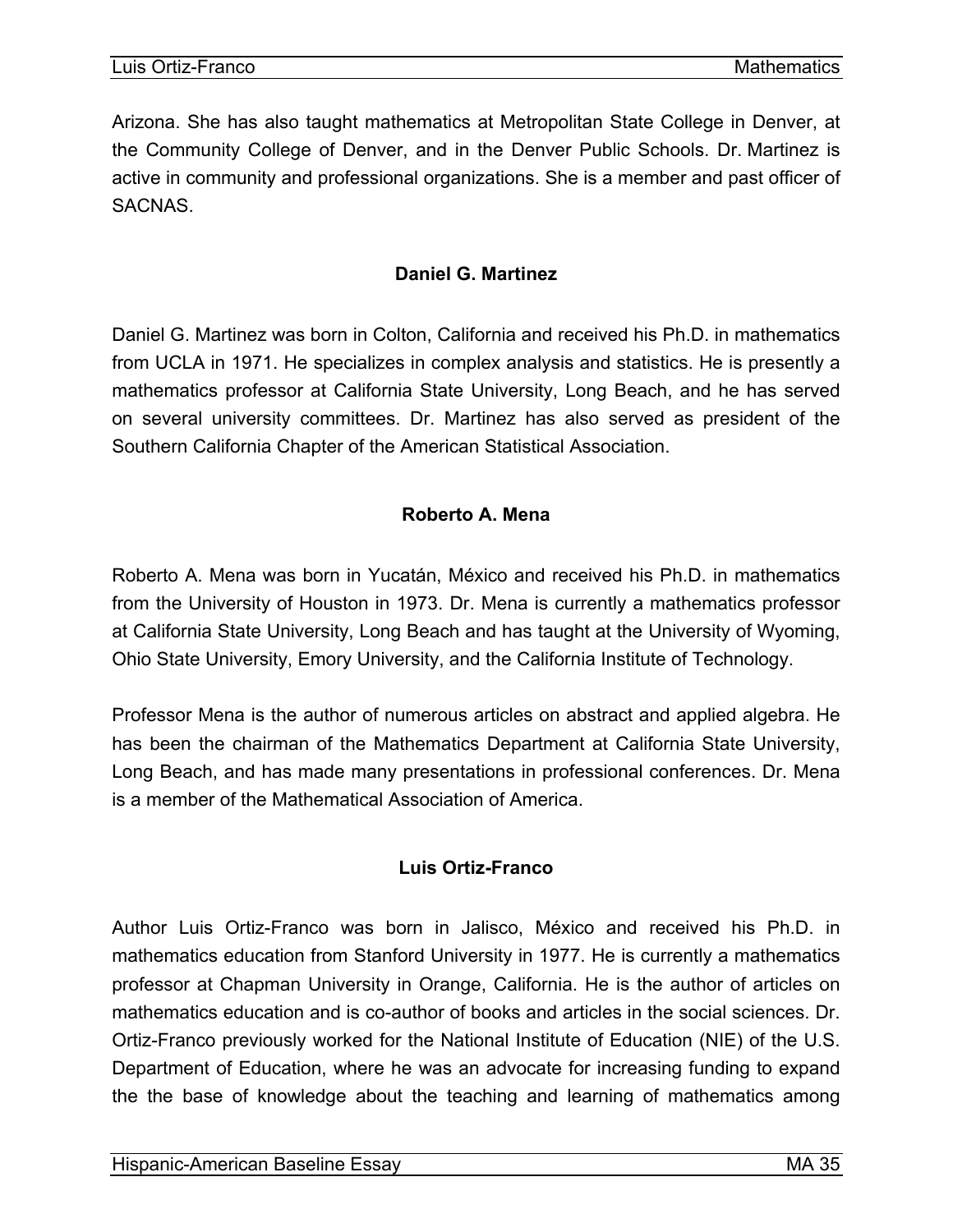<span id="page-37-0"></span>Latinos. He has made numerous presentations in professional conferences and has organized several conferences on Latinos and mathematics.

Professor Ortiz-Franco is the third vice-president of the International Study Group on Ethnomathematics and frequently writes articles for the group's newsletter. He is a member of the Mathematical Association of America, the National Council of Teachers of Mathematics, SACNAS, and other professional organizations.

# **Tomas E. Salazar**

Tomas E. Salazar was born in New México and received his Ph.D. in mathematics from the University of New México in 1976. He specializes in abstract algebra and has expertise in computer applications to educational and information processing environments. He also works on several areas of applied mathematics.

Dr. Salazar is currently the director of the Science Education Resource Center at the New México Highlands University. He has taught mathematics at the high school level and at the University of New México, at Fort Lewis College in Durango, Colorado, and at the Albuquerque Academy in Albuquerque, New México.

Professor Salazar was nominated for the outstanding teacher award at Fort Lewis College in 1977-78 and 1978-79. He has also received grants and fellowships from the National Science Foundation.

# **David A. Sánchez**

David A. Sánchez was born in San Francisco, California and was vice president and provost of Lehigh University in Bethlehem, Pennsylvania. He received his Ph.D. in mathematics from the University of Michigan in 1967 and has taught mathematics at the University of Chicago, Manchester University in England, UCLA, Brown University, the University of Wisconsin, the University of New México, and the University of Wales. Dr. Sánchez has a distinguished career in teaching, research, and academic and public administration.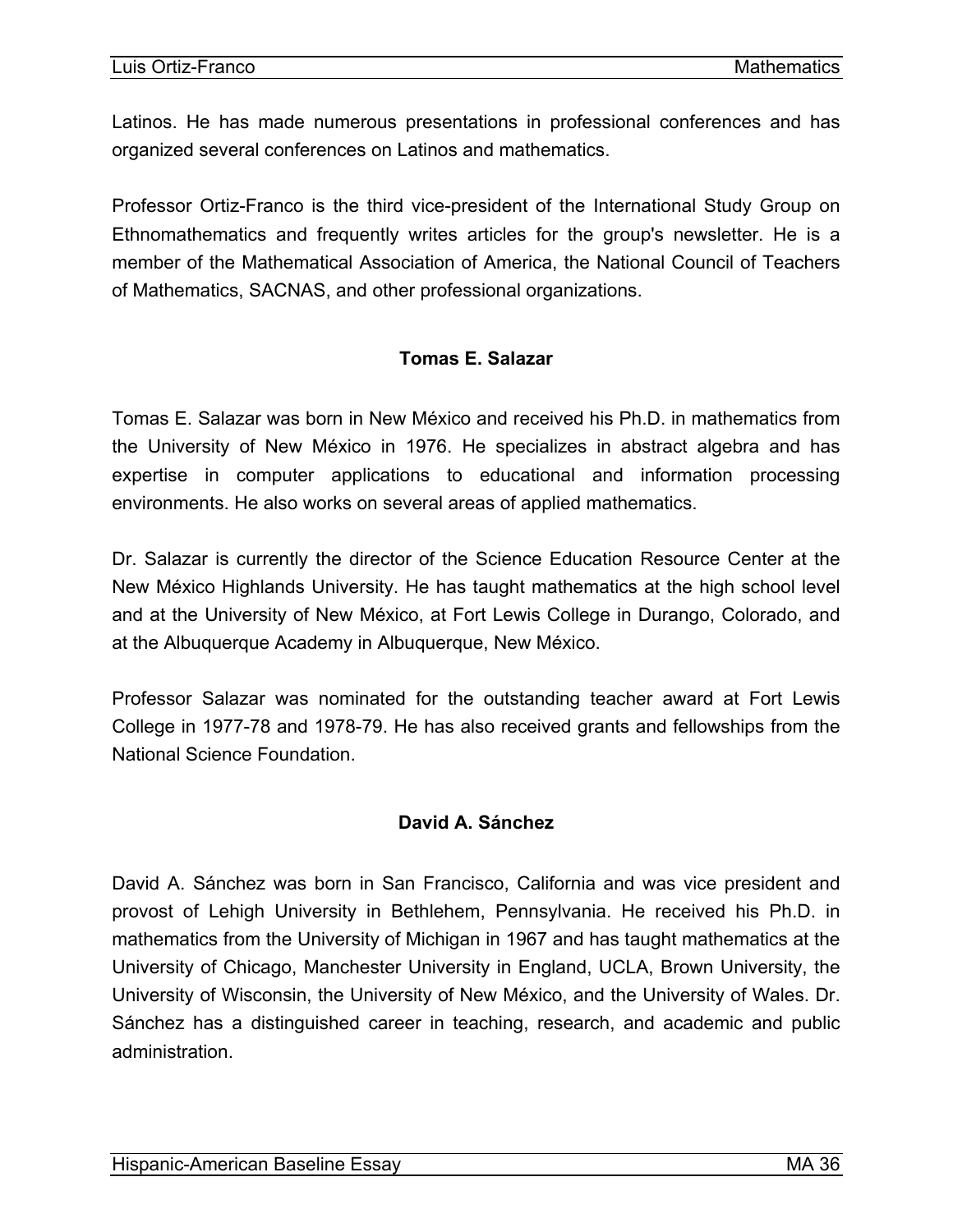<span id="page-38-0"></span>Dr. Sánchez was named assistant director of the National Science Foundation from 1990 to 1992 in recognition of his contributions to applied mathematics. Currently, he is deputy associate director for research and education at the Los Alamos National Laboratories. He has made valuable contributions in the areas of differential equations, functional analysis, numerical analysis, and mathematical modeling. He has published extensively in professional journals and has been the author or co-author of three books on differential equations.

Throughout his professional career, Dr. Sánchez has been active in efforts to increase the representation of Latinos in mathematics-based careers; he has written articles and made many presentations on this topic. He is a member of the American Mathematical Society, Mathematical Association of America, SACNAS, and other professional organizations. He has also collaborated extensively with mathematicians in Europe, México, and other parts of Latin America.

# **Richard A. Tapia**

Richard A. Tapia was born in Santa Monica, California and received his Ph.D. in mathematics from UCLA in 1967. He is currently a professor of mathematics at Rice University in Houston, Texas and has taught mathematics at UCLA, the University of Wisconsin, Stanford University, and Baylor College of Medicine. He has a distinguished record in teaching, research, and community service.

In 1992 Professor Tapia was named a member of the prestigious National Academy of Engineering in recognition of his many valuable contributions to applied mathematics. He is co-author of two books and is the author or co-author of over sixty-three articles in professional journals on applied mathematics. In addition to his tireless efforts to increase the participation and representation of Latinos in mathematics-based careers here in the United States, Dr. Tapia has collaborated extensively with mathematicians in México.

Professor Tapia is a member of the American Mathematical Society, the Mathematical Association of America, the Society for Industrial and Applied Mathematics, SACNAS, and other professional organizations. He has made numerous presentations in conferences of these professional groups. Since 1972 Dr. Tapia has received support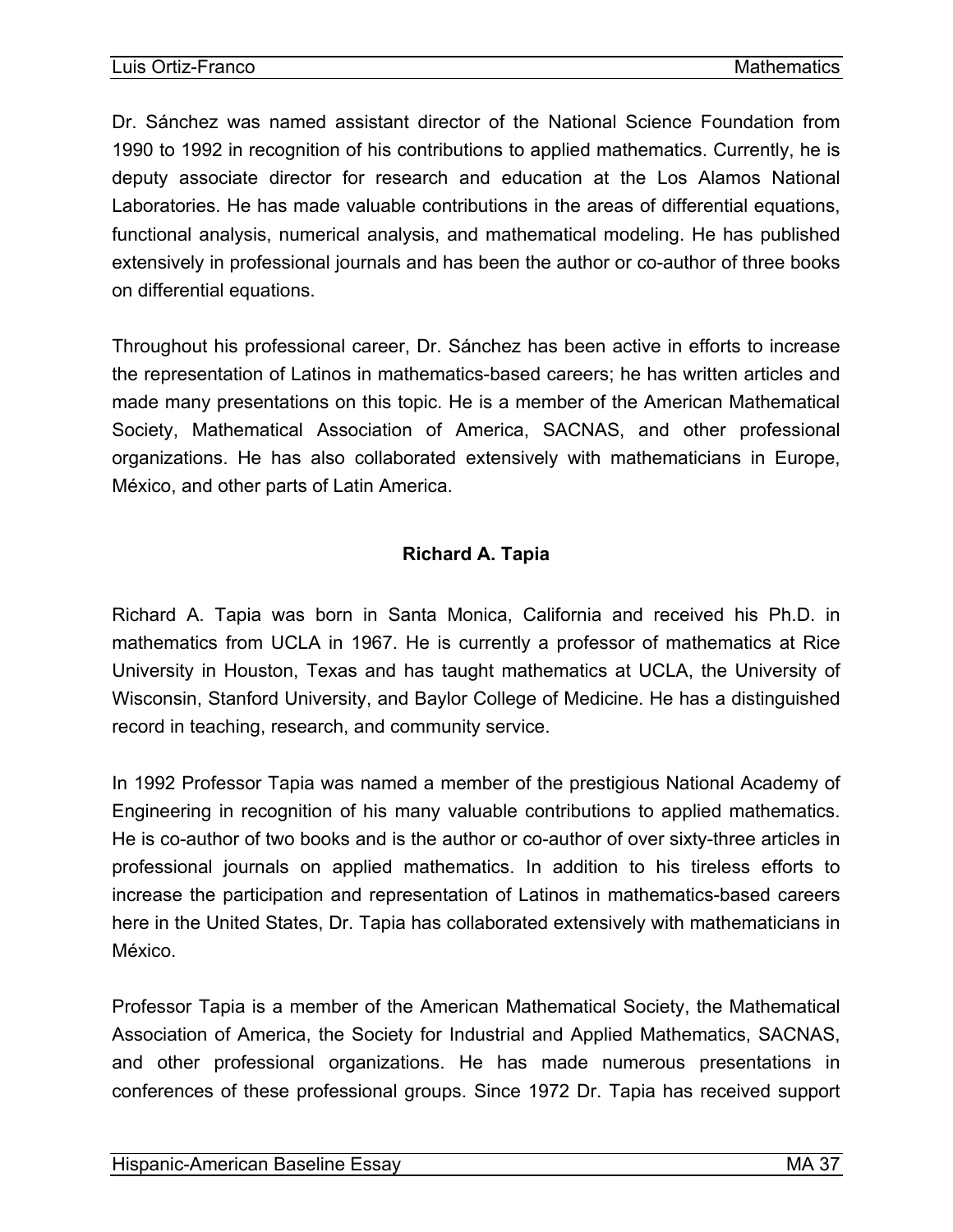<span id="page-39-0"></span>totalling millions of dollars for more than fifteen research projects. Some of his research has contributed to the development of modern space science.

#### **William Y. Velez**

William Y. Velez was born in Tucson, Arizona and received his Ph.D. in mathematics from the University of Arizona in Tucson. He specializes in abstract algebra and is an avid admirer of the mathematical accomplishments of pre-Columbian civilizations in México. He is currently a professor of mathematics at the University of Arizona and is at the National Science Foundation in Washington, D.C. Professor Velez also collaborates extensively with Mexican mathematicians on abstract mathematics.

Dr. Velez is the author of over thirty-five articles on abstract algebra published in both national and international journals. He has given numerous presentations in professional conferences and has presented many colloquia in universities in the United States, Germany, México, Canada, and the People's Republic of China. Professor Velez is also an untiring advocate for increasing the representation and participation of Latinos in mathematics-based careers; he has made many presentations and written articles on this topic.

Professor Velez is a member of the Board of Directors of SACNAS and is also a member of the Mathematical Association of America, the American Mathematical Society, the Sociedad Matemática Mexicana, and other professional organizations. Dr. Velez has three patents in signal processing, jointly with other scientists.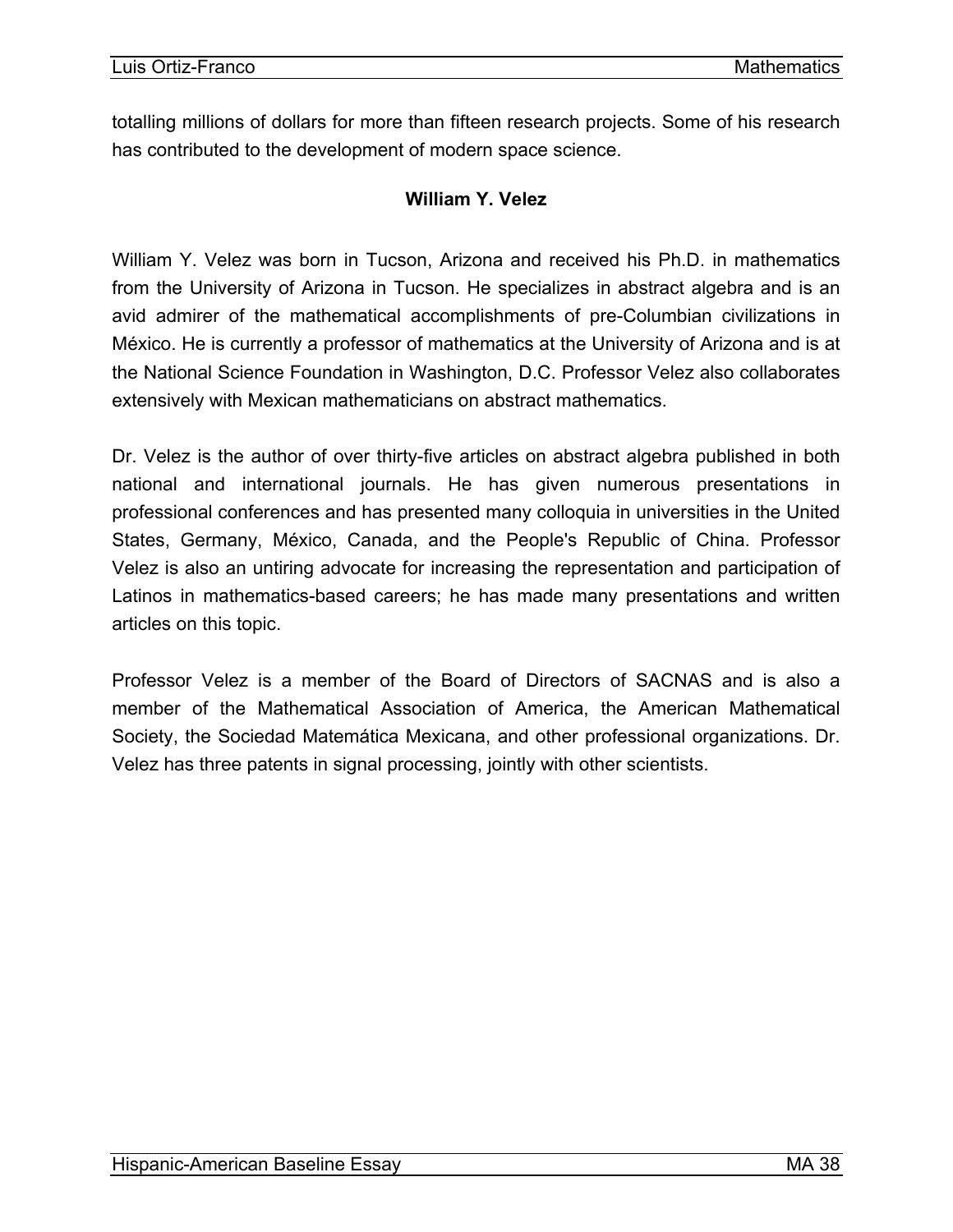# **CONCLUSION**

<span id="page-40-0"></span>As this essay makes evident, Latinos have an illustrious history in mathematics. From the time of the Olmecs to today, their mathematical ideas range from creating unique number systems to making contributions to modern abstract algebra and topology. Their mathematics have built roads, cities, pyramids, and unique calendric systems, and have furthered modern space science. Thus, the mathematical power of Latinos has shaped the ground where they have walked and has explored the heavens. Their collective mathematical talents in applied and pure mathematics have fertilized mathematical thought for thirty-two centuries.

Now, official U.S. Census data indicate that the white population in the United States is becoming increasingly older while the non-white population, especially Latinos, is very young. These demographic trends have generated concern in public and private sectors about replacement of the cadres of scientists and engineers who will retire within the next twenty years. Government and industry can no longer rely solely on the white population to supply the scientists and technicians needed to keep the United States competitive in the international world of the twenty-first century. Minorities must be trained to accomplish this vital national objective.

The underrepresentation of Latinos in mathematics-based careers is a national problem. As described in this essay, Latinos have been performing sophisticated mathematics since 1200 B.C. We must all work together to overcome the obstacles that have prevented Latinos in the U.S. from realizing their potential in mathematics-based careers.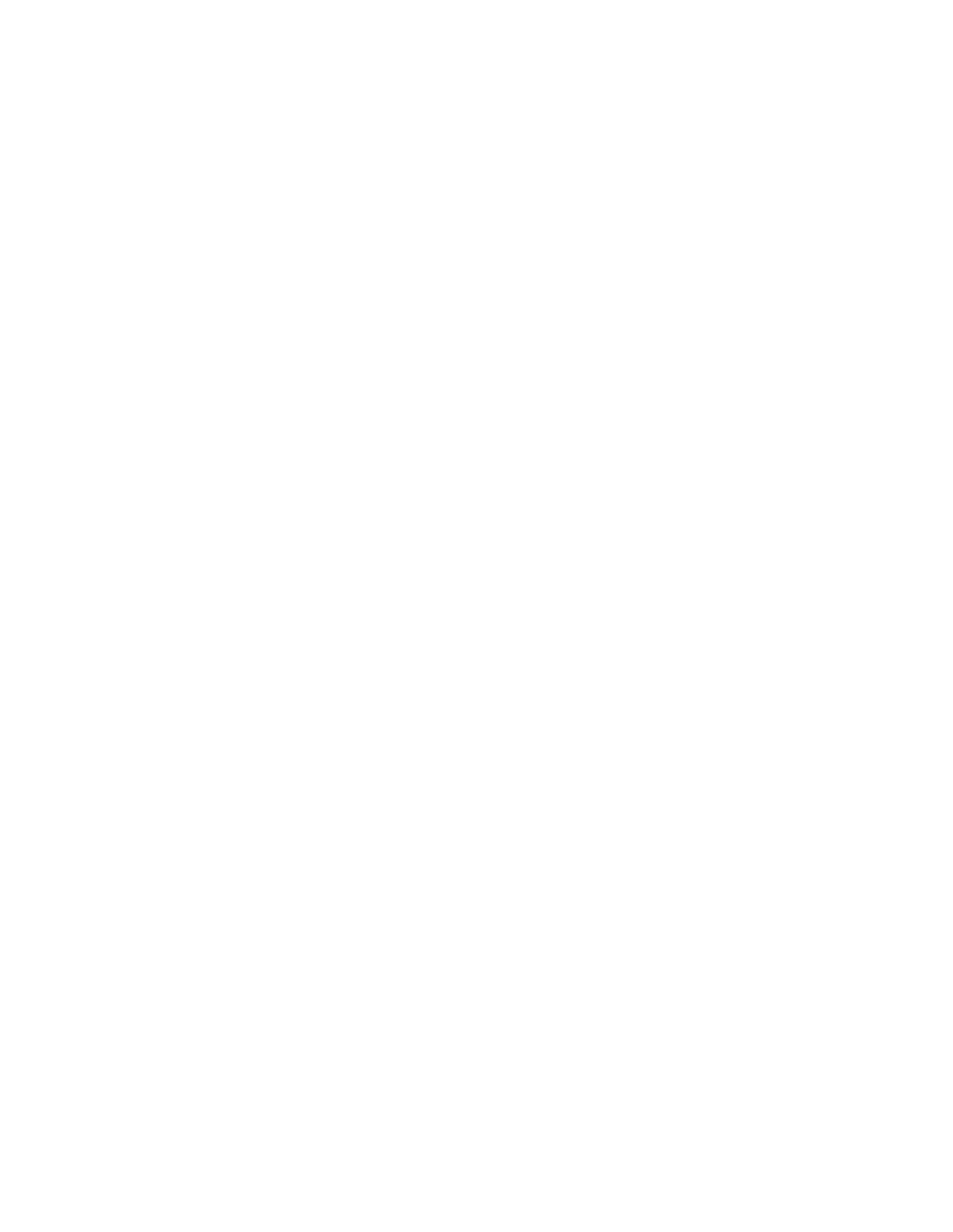#### **REFERENCES**

<span id="page-42-0"></span>Ascher, M. and R. Ascher. 1981. *Code of the Quipu: A study in media, mathematics and culture*. Ann Arbor: University of Michigan Press.

Ascher, M. 1992. Before the conquest. *Mathematics Magazine.* 65(4): 211-18.

Belveder, Joan de. 1597. *Libro general de las reducciones de plata y oro*. Lima, Perú.

Cajori, Florian. 1928. *A history of mathematical notations.* La Salle, Ilinois: The Open Court Publishing Co.

 . 1928. *The early mathematical sciences in North and South America.* Boston, Massachusetts: Richard G. Badger.

- Caso, Alfonso. 1965. Zapotec writing and calendar. *Handbook of Middle American Indians*, Vol. 3, Archaeology of Southern Mesoamerica, Part 2. Austin: University of Texas Press.
- Closs, Michael P., ed. 1986. *Native American mathematics*. Austin: University of Texas Press.
- D'Ambrosio, Ubiritan. 1985. Ethnomathematics: What might it be? in International Study Group on Ethnomathematics *(ISGEm) Newsletter.* 1 (1):2.

 . 1985. Ethnomathematics and its place in the history and pedagogy of mathematics. *For the Learning of Mathematics*, 5(1):44-48.

- Freyle, Juan Diez. 1556. *Sumario compendioso de las quentas de plata y oro . . . Con algunas reglas tocantes al aritmetica.* México: printed by Juan Pablo de Brescia.
- Ganguli, Saradakanta. 1932. The Indian origin of the modern place-value arithmetical notation. In *The American Mathematical Monthly.* 39 (May):251-56.
- Harvey, Herbert R. and Barbara J. Williams. 1986. "Deciphernment and some implications of Aztec numerical glyphs." In *Native American Mathematics,* ed. Michael Closs. Austin: University of Texas Press.
- Krause, Marina C. 1983. *Multicultural mathematics materials*. Reston, Virginia: The National Council of Teachers of Mathematics.
- Lorenzo, José Luis. 1977. Los origenes mexicanos. *Historia general de México*, Tomo I. México, D.F.: El Colegio de México.
- McIntyre, Loren. 1984. *The incredible Incas and their timeless land*, 4th printing. Washington, D.C.: National Geographic Society.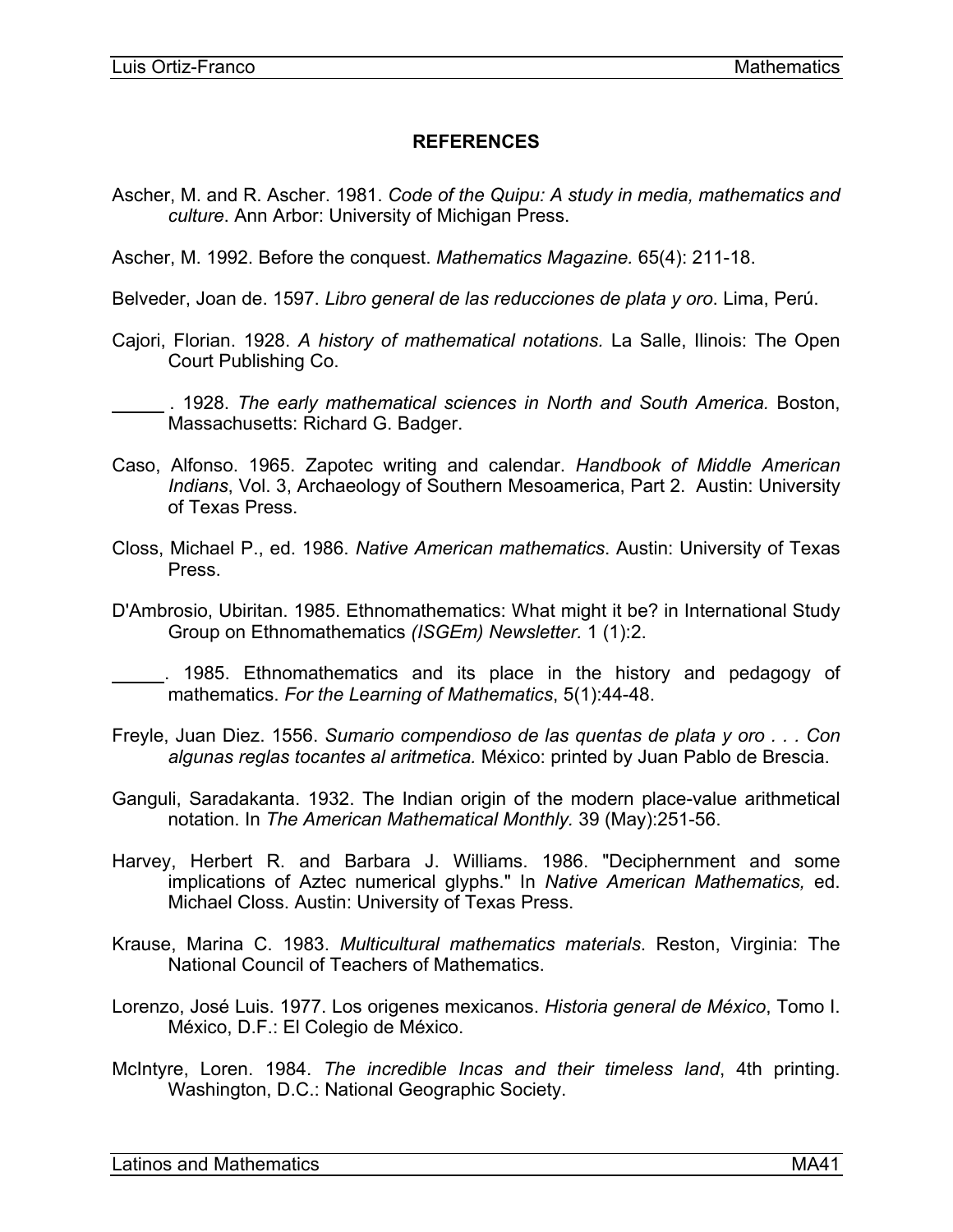- Meyer, Michael C. and William L. Sherman. 1979. *The course of Mexican history.*, second printing. New York: Oxford University Press.
- Morley, Sylvanus G. & George W. Brainerd, rev. by Robert J. Sharer. 1983. *The ancient maya*, 4th ed. Palo Alto, California: Stanford University Press.
- National Association of State Boards of Education. c. 1992. *The American tapestry: educating a nation*. Alexandria, Virginia: National Association of State Boards of **Education**
- National Council of Teachers of Mathematics. 1989. *Curriculum and evaluation standards for school mathematics*. Reston, Virginia: National Council of Teachers of Mathematics.

Mysteries of the sun. July 15, 1991. *Newsweek*. 58-62.

- Ortiz-Franco, Luis and Maria Magaña. Spring 1973. La ciencia de los antiguos mexicanos: una bibliografia selecta. *Aztlán: Chicano Journal of the Social Sciences and the Arts*, 4(1), Los Angeles, California: Chicano Studies Center, UCLA, 195-203.
- Parkes, Henry Bamford. 1966. *A history of México*, 3rd ed. Boston, Massachusetts: Houghton Mifflin Company.
- Paz, Pedro. 1623. *Arte para aprender todo el menor de la Arithmetica sin maestro*. México City, México.
- Schele, Linda and David Friedel. 1990. *A forest of kings: The untold story of the ancient maya*. New York: William Morrow and Company.
- Soustelle, Jacques. 1984. *The Olmecs: The oldest civilization in México*. Translated from the French by Helen R. Lane. Garden City, New York: Doubleday and Company, Inc.
- Stuart, Gene S. 1981. *The mighty Aztecs*. Washington, D.C.: National Geographic Society.
- Stuart, George E. and Gene S. Stuart. 1983. *The mysterious Maya*. Washington, D.C.: National Geographic Society.
- Thompson, John Eric S. 1966. *The rise and fall of Maya civilization*, 2nd ed. Norman: University of Oklahoma Press.
- U.S. population growing at unexpected rate. December 4, 1992. *The Orange County Register*, 1, 4.